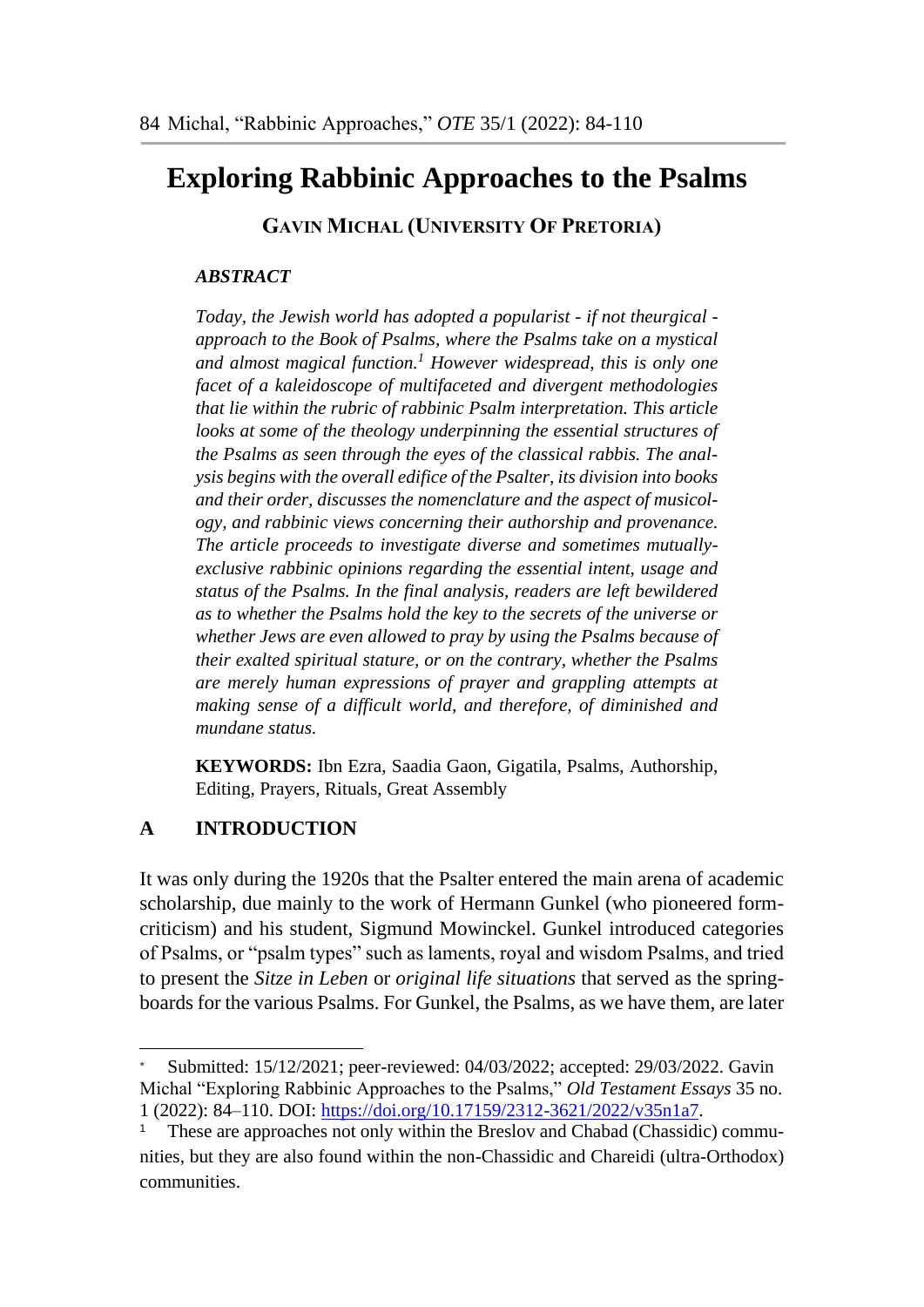spiritual imitations of former types of Psalms, and the eloquent language of the psalmist represents a dead ritualism.

Mowinckel continued the work but emphasized the cultic background behind the Psalms, believing them not to be poetic fiction, but rather the actual worship language of the Temple settings of the pre-exilic period. Thus, began the scholarly interest in the Psalms and clearly, it revolved more around literary or form-criticism than historical-criticism.<sup>2</sup>

Nevertheless, scholarship relating to the Book of Psalms has drifted even further into the territory of literary-criticism since the 1970s. Today the Psalm texts are read more as a literary unit in their complete and final canonical form, and, under the influence of Gerald Wilson<sup>3</sup>, a more holistic position is adopted. No longer is the Book of Psalms considered a disjointed collection of mainly liturgical poetry, but rather something to be studied on a literary level within the context and final shape of the canon. And no longer is the Book of Psalms considered just the hymnbook of Second Temple Judaism, but most of the scholarly interest is now in the composition, editorial unity, themes or messages of the Psalms as opposed to tracing their provenance or prehistory.

Although modern (and generally secular) Jewish academic scholarship has adopted critical tools of biblical interpretation, within the Jewish religious world, shifts in scholarly focus have not been so fluid. This is because the rabbinic style of scholarship usually seeks precedent over innovation. However, the point must be made that rabbinic precedent is by its very nature extremely diverse, with seemingly mutually-exclusive poles (theoretically)<sup>4</sup> united within one framework. We will explore some of the fluidity in the interpretation of the Book of Psalms within the world of classical rabbinic thought.

# **B STRUCTURE OF THE PSALMS**

1

# **1 Origins of the title 'Psalms' and 'Tehillim'**

The English word *psalm* comes from the Greek word ψαλμός (*psalmos*), which is a translation of the Hebrew *mizmor* (from the root זמר (which can mean both *to*

<sup>2</sup> William H. Bellinger, "Psalms and the Question of Genre," in *The Oxford Handbook of The Psalms* (ed. William P. Brown; Oxford: Oxford University Press, 2014), 313- 15.

<sup>3</sup> See his 1981 Yale dissertation: Gerald H. Wilson, "The Editing of the Hebrew Psalter," *SBLDS* 76 (1985).

<sup>4</sup> I say "theoretically" because Judaism is a pragmatic religion where praxis, prevailing custom and authority of theological opinion have more purchase in its realia than hypotheses and speculation.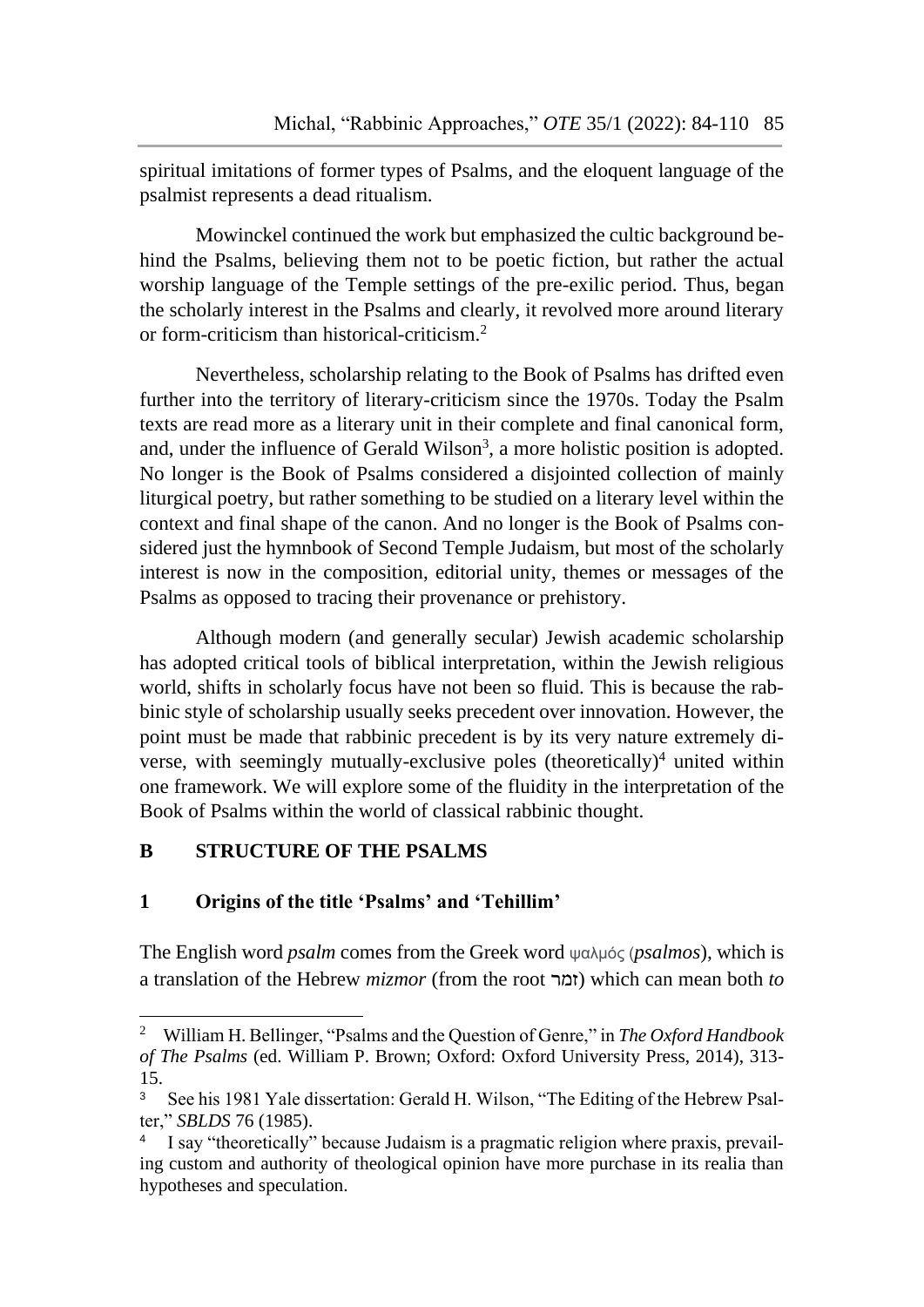*prune* (as in a vineyard) and *to pluck* (as in a stringed musical instrument). Fiftyseven of the one hundred and fifty psalms begin with the title *Mizmor*. Another possible title for this book is *Tefilot*, or *prayers*. There are five psalms that begin with the word *tefilah* in the title, and Psalm 72 concludes Book II with the doxology:

כִּלְּוּ תִפְלְּוֹת דְַוָ**ד בֵ**וְ־יִשֵׁי

End of the prayers (*tefilot*) of David son of Jesse*.*

1

Supporting this notion of Psalms being *prayers* is that most of the Psalms indicate that a worshiper is speaking to God and not that God is addressing humankind (as is often the case with other sections of the Bible).<sup>5</sup> The title that gained dominance, however, was *Tehillim*, which means praises, as there is a "note of praise"<sup>6</sup> in most of the Psalms, even though others may be classified as laments or complaints or curses. In the Psalter as a whole, almost a third of the Psalms are individual laments. Moreover, the literary trajectory throughout the book moves from lament to praise.

Amos Hakham<sup>7</sup> mentions that it was the Masoretes<sup>8</sup> who preferred the title *Tehillim* over *Tefillot* likely to avoid confusion with the official *Siddur* or *Prayer Book.<sup>9</sup>* More importantly, Ezra-Nehemiah and Chronicles refer to the Levites who would "sing praise (הלל) by the ordinance of David" (Nehemiah

<sup>&</sup>lt;sup>5</sup> For a different view, however, see later in section F, where Rav Saadia Gaon specifically considers the Psalms as *not* being prayers.

<sup>6</sup> Ralph L. Smith, "The Use and Influence of the Psalms," *Southwestern Journal of Theology* 27 (1984): 10.

<sup>7</sup> Amos Hakham, *Psalms: Jerusalem Commentary* 1 (Jerusalem: Mosad Harav Kook, 2003), vi.

<sup>8</sup> Masoretes or *Ba'alei haMesorah* (masters of the tradition) were groups of Jewish scribe-scholars active between the fifth and tenth centuries C.E. There were three primary schools of Hebrew text and vocalisation: One was in Babylonia, and another school was in southern Israel. (Both these schools placed the *nekudot* or markings *above* the letters. This method of supralinear vocalisation, however, was no longer in popular usage after the eleventh century.) The third and most authoritative school was in Tiberias which gave rise to the common system of vocalisation that we use today. Ibn Ezra writes that; "*This is the manner of the sages of Tiberias, and they are the foundation, for from them were the Massorites, and from them we received all our vowel-points."* See: The Massoreth Ha-Massoreth of Elias Levita, (Frankfurt am Main: Salzwasser Verlag, 2021), 131. The Tiberias school was dominated by two families, Ben Naftali and Ben Asher and they had worked on the accuracy of Torah texts for generations. Their slightly different styles are recorded in *Sefer haChilufin* or *Book of Differences*, showing 867 differences between them.

<sup>9</sup> Again, see later Rav Saadia Gaon's view in section F, where Psalms are *not* to be classified as prayers.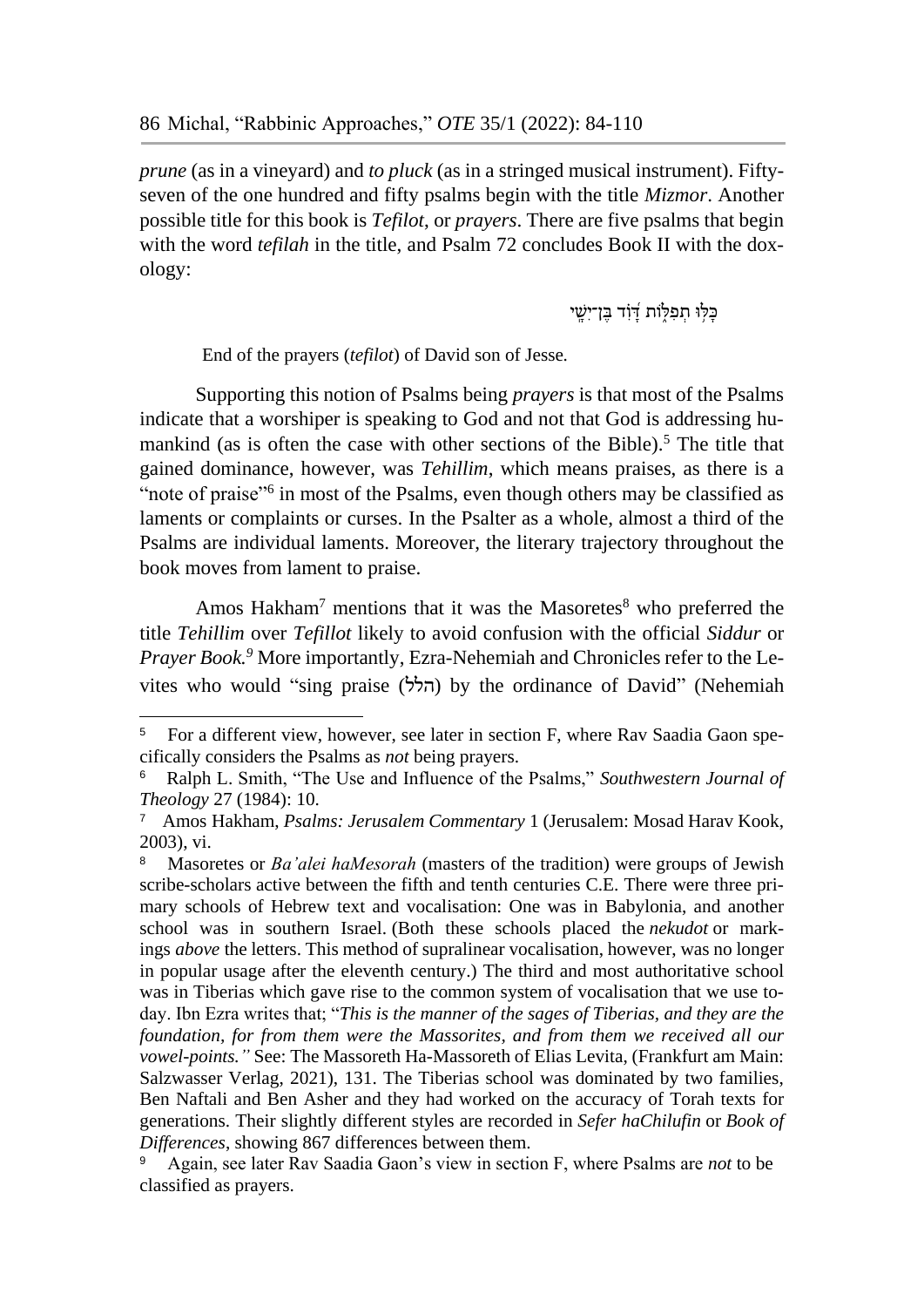$12:24$ <sup>10</sup>. Hakham also points out that some early commentators used a similar term *Tehillot* instead of *Tehillim* and that even where the title *Tehillim* was initially used, it was referred to as *Tillim* (since in rabbinic Hebrew, the letter ה is elided). *Tillim* is not a corruption of later generations (or a lazy pronunciation as is common today) but is an accurate and ancient pronunciation dating back to the rabbinic period. In rabbinic Aramaic, the Book of Psalms is also referred to as .(תִ ילֵּ י) *Tillei* and) תִ ילִ ין) *Tillin*

# **2 Psalms as early liturgy**

According to Jewish tradition, the psalms were used as the actual liturgy during Temple times. Fifty-five Psalms refer to למנצח, the Choirmaster in the Temple. However, the Book of Psalms, due to its universal language as is evidenced by its lack of specific and detailed requests, remained in use in liturgy for post-Temple times.<sup>11</sup> This is unlike the prayers contained within the rest of biblical literature which were composed for specific needs and occasions. The first complete recorded biblical prayer is that of Jacob as he is about to confront Esau.

Also, according to Jewish tradition, even before Ezra's *Great Assembly*  established the official order of the prayers, some Psalms related to auspicious or specific times of the day or year, and would have served as an ancient form of prayer book.<sup>12</sup> This highlights how various psalms correspond to sections of the prayer book known today variously as the evening *Shema* (Psalm 4), the morning (Psalm 5) and afternoon prayers (Psalm 141), an early form of the Passover *Haggadah* (Psalms 78 and 105), Grace after Meals (Psalm 111), a traveller's prayer (*tefilat haderech*) (Psalm 121), and the confession of *Yom Kippur* (Psalm 106).

Hakham<sup>13</sup> also points to another characteristic of the Psalms (and biblical poetry, and in fact biblical Hebrew in general), the flexible meaning of the verb tenses. An example of this is Psalm 30:11:

 $\psi$ שְׁמַע־יְהוֶה וְחָגֵּנִי יְהוָׂה הֱיֵה־עֹזֵר לַי

Hear, Lord, and have mercy on me; Lord, be my help!

This sentence has dual meaning in that it may refer to a request for help in the future or it may be an expression of gratitude for the past, blurring the difference between supplication and a thanksgiving. Perhaps this flexible verb

 $\overline{a}$ 

<sup>10</sup> See 1 Chronicles 23:5; 2 Chronicles 7:6, 20:21, 29:30, 30:21 and Ezra 3:10.

<sup>11</sup> Hakham, *Psalms*, xvii.

<sup>12</sup> Hakham, *Psalms*, xx, xxii.

<sup>13</sup> Hakham, *Psalms*, xviii.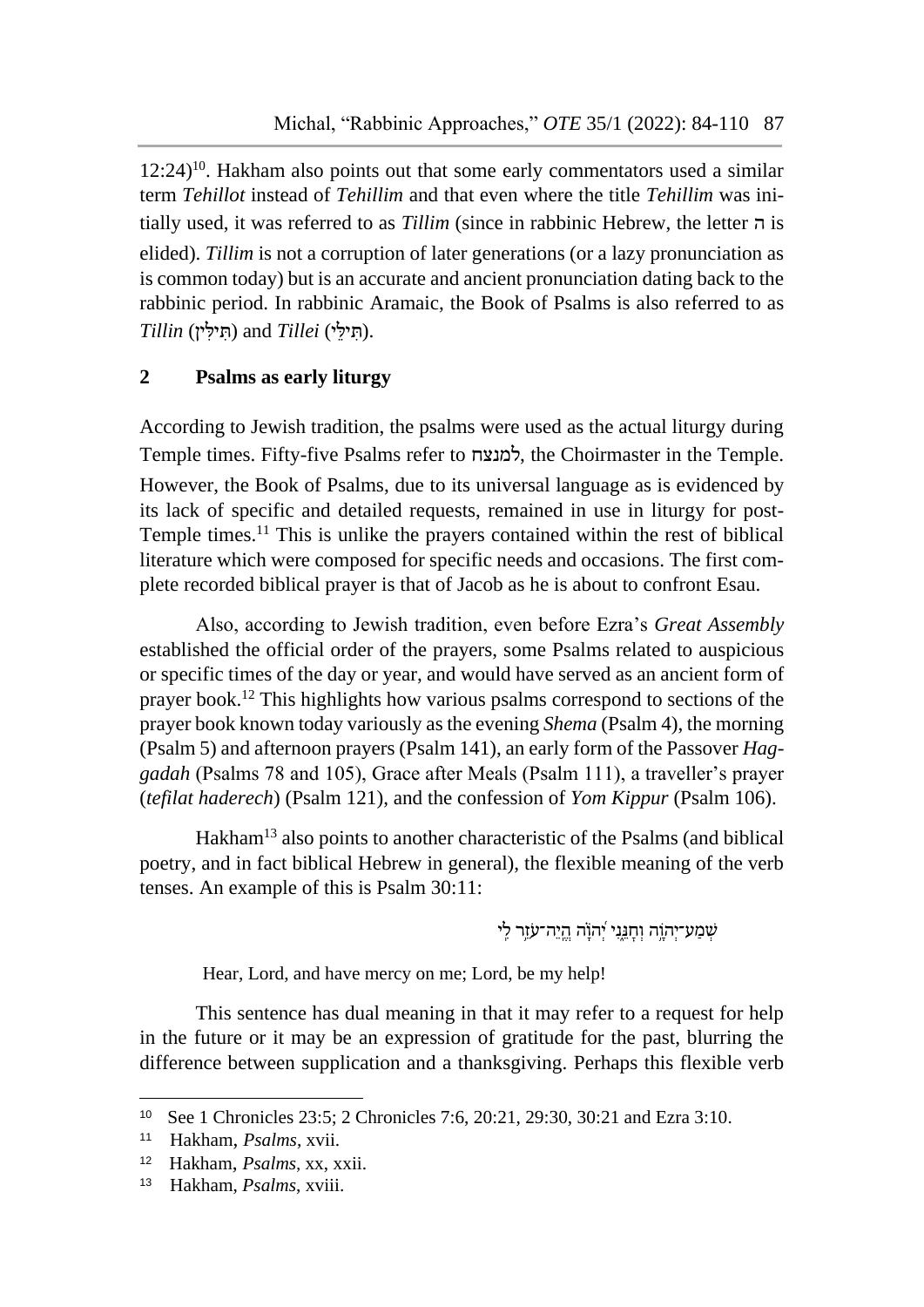tense connecting past to present, reflects the psychology of human nature, which recalls the original distress of the past, at the same time as expressing gratitude to be relieved of it in the present.

# **3 Positioning the Psalms within the Canon**

The Hebrew Scriptures are divided into Torah, Prophets (*Nevi'im*) and Writings (*Ketuvim*). In the current order, the Book of Psalms is the first book in the Writings. However, according to the *Talmud* (b. Bava Batra 14b) it is the second book in the Writings, after Ruth. The Masoretes in the Land of Israel also placed the Book of Psalms second, but after Chronicles, not after Ruth.<sup>14</sup> According to rabbis like Gigatila, this positioning of Psalms within the Writings (and not Prophets) has some bearing on the (reduced) status of the Psalms within the hierarchy of the canon, as we shall see later in section G.

# **4 Indications of melody and the style of presentation**

According to Hakham<sup>15</sup> the psalms featuring the word למנצח) *Lamenatzeach*, "For the chief musician") followed by an expression like בנגינות") with instrumental music"<sup>16</sup>)<sup>17</sup>, בנגינות על השמינית (to be played on flutes"<sup>18</sup>)<sup>19</sup>, בנגינות על ("on an eight-stringed harp"<sup>20</sup>)<sup>21</sup>, as well as other eleven expressions containing the word  $\forall y$  ("on"), and followed by a musicological reference indicating either the melody or the way in which the musical accompaniment was to be performed. Many of these technical terms remain untranslated as the exact details of the musicology are unknown. The rabbinic decree in the *Talmud* (b. *Sotah* 48a) against playing music in the aftermath of the destruction of the Temple may explain why these musical concepts have subsequently been forgotten.

The Psalms with the name *Yedutun* in the title (Psalms 39, 62 and 77) may similarly indicate a style of musical delivery which was named after a particular Levite singer by that name. It remains, however, uncertain whether the name *Yedutun* referred to a person or an instrument<sup>22</sup>.

- 15 Hakham, *Psalms*, x.
- <sup>16</sup> Translation *Sefaria*.
- <sup>17</sup> Psalms 4, 54, 55, 67, 76.
- <sup>18</sup> Translation NIRV.
- <sup>19</sup> Psalm 5.

- <sup>20</sup> Translation NKJV.
- <sup>21</sup> Psalm 6.
- 22 Hakham, *Psalms*, xi.

<sup>14</sup> Hakham, *Psalms*, vi.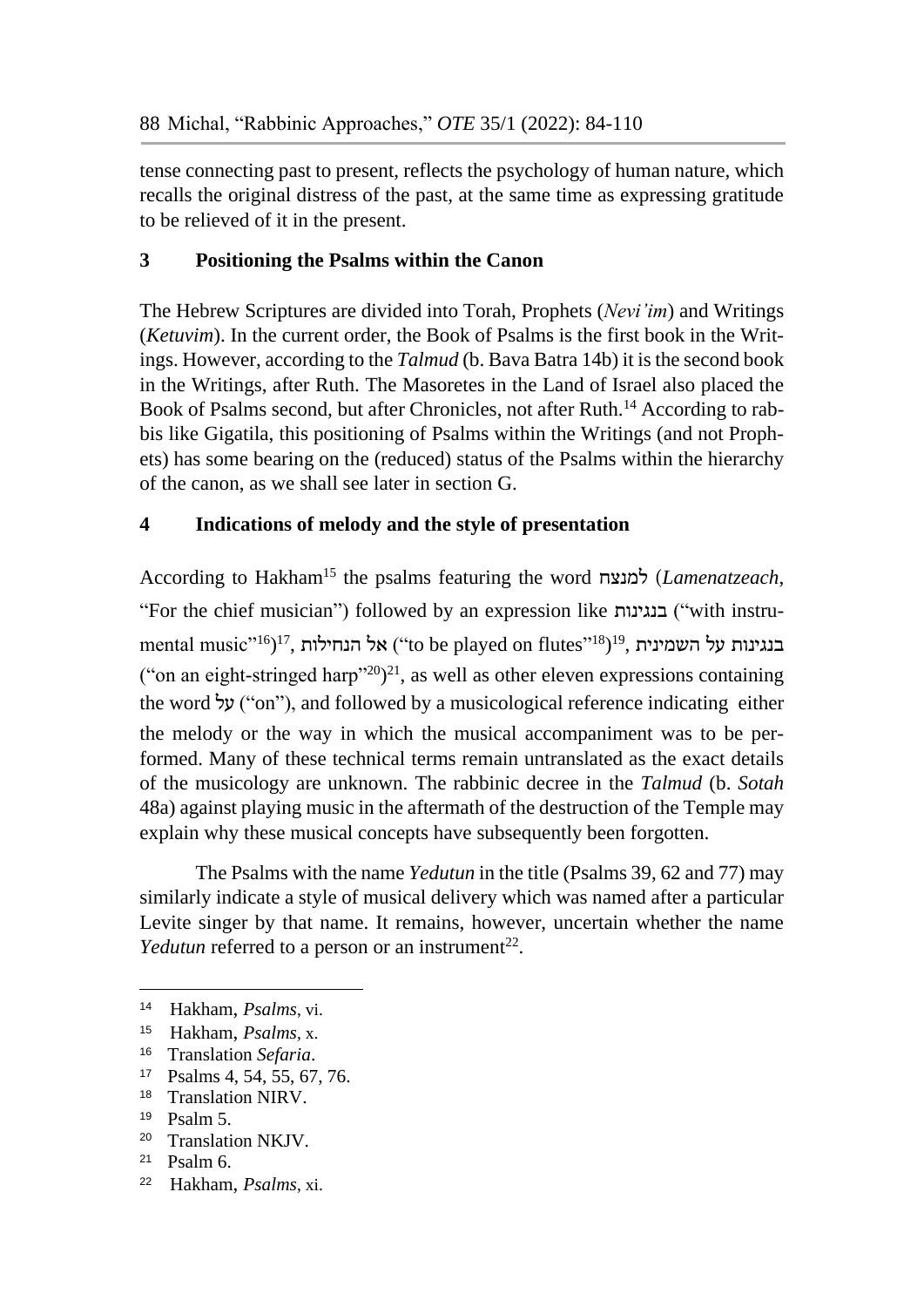# **5 Meaning of the word 'Selah'**

The word *selah* is only found in the Book of Psalms and in the third chapter of Habakkuk which is structured like the Psalms. In *Midrashic* literature the word *selah* is said to imply '*for eternity*' but some interpretations claim *selah* means a pause or break and also that sometimes it is even used as a means of emphasising a point. However, Hakham<sup>23</sup> is convinced that the term *selah* indicates a form of vocal or instrumental delivery and that it was not an integral part of the original text. It was a cue to the singer or the musician. *Selah* is an unusual word and its form has no parallel. At best it may be related to the rabbinic expression סלסול בקול") a vocal trill") and perhaps לרוכב סלו בערבות") raise your voice to him who rides upon the clouds") as in Psalm 68:5.

# **6 Division into Sefarim (Books) and Sedarim (Orders)**

Hakham,  $^{24}$  in discussing the division of the Psalms into five books, refers to doxologies or "verses of blessing found at the end of each of them". This indicates a distinct separation within the collection. Seybold<sup>25</sup> makes the point that the book divisions do not really take care of any technical considerations as evidenced by the Qumran scrolls, and therefore they could just as well have remained on a single scroll. Others, however, see the division into books as part of a meta-narrative.<sup>26</sup>

The Masoretes, according to Hakham, further divided the Psalms into nineteen *sedarim* (orders). In both the Aleppo Codex and Leningrad manuscript, these sections are marked by the letter " $\sigma$ " in the margin. The subdivisions are generally related to verses of blessing found at various junctures throughout the text but are sometimes simply due to the psalms being particularly long).<sup>27</sup>

<sup>23</sup> Hakham, *Psalms*, 12.

<sup>24</sup> Hakham, *Psalms*, vii.

<sup>25</sup> Klaus Seybold, *Introducing the Psalms* (London: T & T Clark, 1990), 16.

<sup>26</sup> Nancy L. deClaissé-Walford, "The Meta-Narrative of the Psalter," in *The Oxford Handbook of the Psalms* (ed. William P. Brown; Oxford: Oxford University Press, 2014), 368.

<sup>27</sup> Hakham, *Psalms*, viii.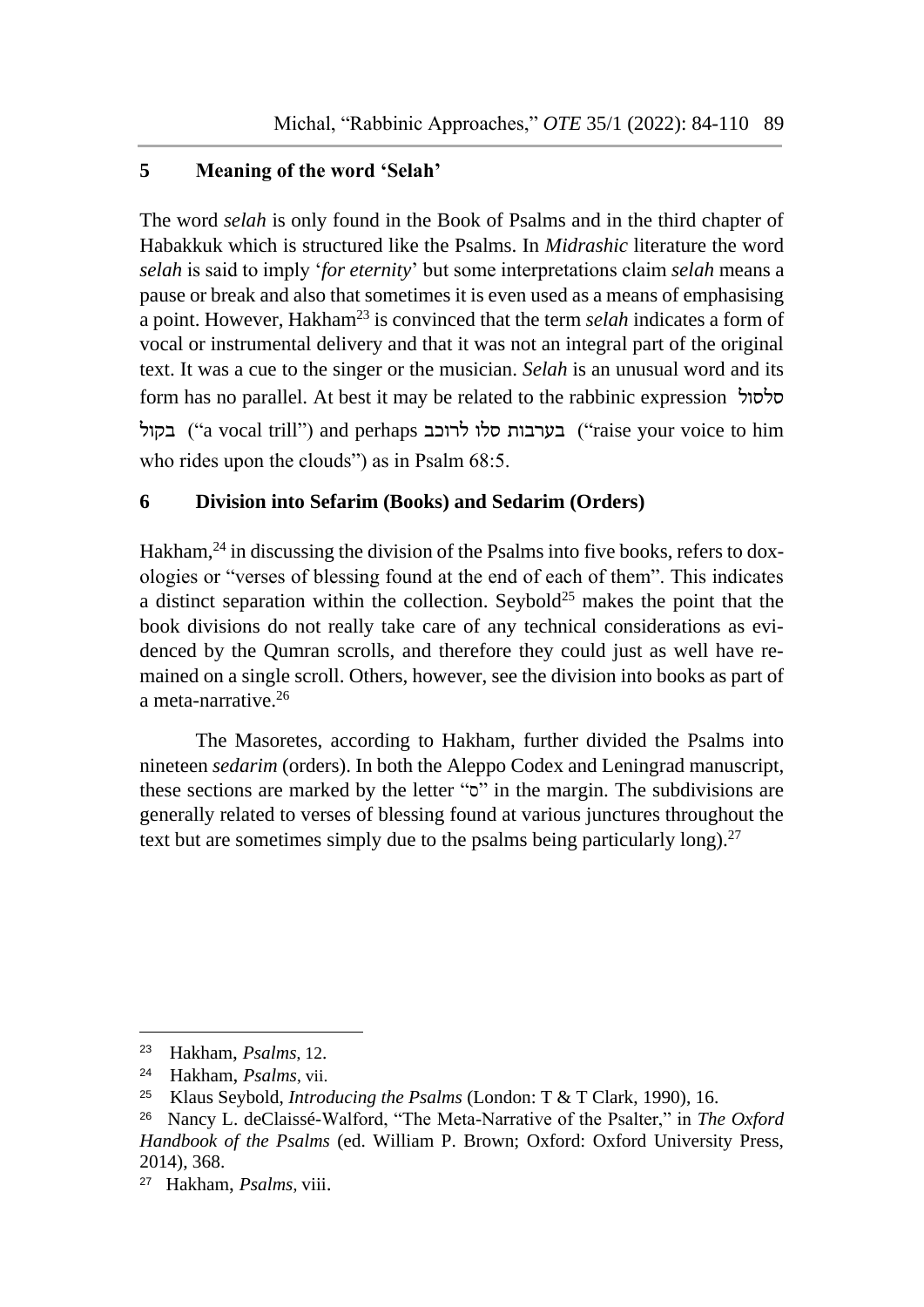# **C MIDRASH TEHILLIM AND TARGUM TEHILLIM**

# **1 Midrash Tehillim**

*Midrash Tehillim* has only been known since around the eleventh century when it was first mentioned by a number of rabbis including Rashi  $(1040-1105)$ .<sup>28</sup> It is also known as *Midrash Socher Tov*<sup>29</sup> or *Aggadat Tehillim*<sup>30</sup>. The original *Midrash Tehillim*, which was likely authored by R. [Matityahu Yitzhari](https://en.wikipedia.org/w/index.php?title=Mattithiah_Yi%E1%BA%93hari&action=edit&redlink=1) of [Zaragoza,](https://en.wikipedia.org/wiki/Zaragoza) in its first edition<sup>31</sup> only deals with Psalms  $1-118$  whereas the second edition<sup>32</sup> includes Psalms 119–150 (excluding Psalms 123 and 131). According to Leopold Zunz its final compilation would have been towards the final centuries of the *Gaonic* period (589–1038).<sup>33</sup>

*Midrash Tehillim* contains stories, legends, parables, proverbs, with many ethical and *Halachic* teachings. Commenting on Psalm 1, *Midrash Tehillim* states:

Moses gave Israel the five books, and David gave Israel the five books of Psalms.

This appears to be in tension with the *Talmudic* teaching where David is said to have drawn from ten earlier sources for some of his psalms (see section D), thus excluding him from absolute authorship.

Along similar lines, attempting to equate the status of the the book of Psalms with the Torah, *Midrash Tehillim* comments on Psalm 78:

שלא יאמר אדם שאין המזמורות תורה אלא תורה הם ואף הנביאים תורה

One should not say that the Psalms are not Torah, for they are Torah, and so are the [books of the] prophets Torah.

<sup>28</sup> See Rashi's commentary on I Samuel 17:49 which references תהלים מדרש as a source.

<sup>&</sup>lt;sup>29</sup> After its opening quote from Proverbs 11:27, שְׂמֵר יִבְקֵשׁ רָצְוֹז, "He who earnestly seeks what is good pursues what is pleasing."

<sup>30</sup> See Rashi's commentary on Deuteronomy 33:7, where he references תהלים אגדת as a source.

<sup>31</sup> Constantinople 1512.

<sup>32</sup> Thessaloniki 1515.

<sup>33</sup> Leopold Zunz, *Homilies in Israel and their Historical Development* (trans. H. Albeck; Jerusalem: Bialik Institute, 1947), 131–132.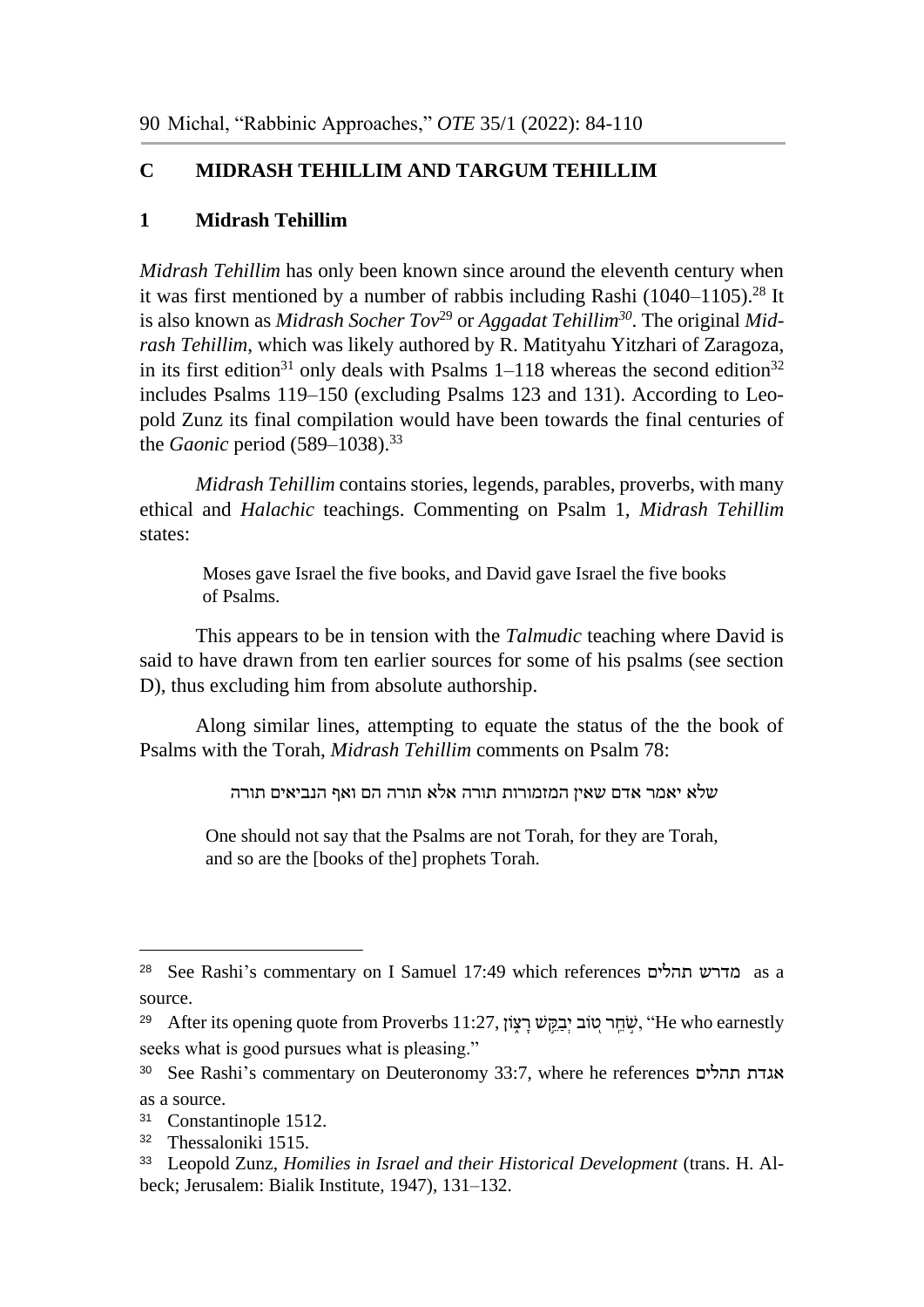Rav Saadia Gaon (d.942) expanding on the idea that the Psalms are Torah<sup>34</sup>, argues that they cannot be used as prayers (see section F). However, it is not clear if Rav Saadia Gaon influenced, or was influenced by *Midrash Tehillim*.

In a fascinating comment on Psalm 3, *Midrash Tehillim* discourages students from finding an order or sequence in the Psalms. For this it cites R. Eleazar who claims that were we to understand its "*seder*" or *sequence*, we would have "*the power of creation and the ability to revive the dead and work wonders*". Furthermore, it cites R. Yehoshua ben Levi regarding who it claims was prevented from expounding on the sequence of the Psalms "*by a heavenly voice*", which proclaimed:

אל תפיחו את הישן

Do not awaken that which sleeps.<sup>35</sup>

This seems to be an injunction simply not to go down the road of any critical analysis of the provenance of the psalms and their positioning within the present order of the canon, which was a tacit suggestion to "let sleeping dogs lie", as it were.

# **2 Targum Tehillim**

Because Aramaic was the vernacular of the Jews during Babylonian and *Talmudic* times, the need arose to translate the Hebrew Bible into Aramaic. The *Talmud*<sup>36</sup> claims that the following Aramaic translations were accorded almost canonical status: the *Targum Onkelos,* the authorship of which is traditionally afforded to Onkelos the Convert (c. 35–120 CE), and *Targum Yonatan*<sup>37</sup>, which

<sup>34</sup> Uriel Simon, *Four Approaches to the Book of Psalms: From Saadiah Gaon to Abraham Ibn Ezra* (Albany: State University of New York Press, 1990), 1.

<sup>35</sup> Translation mine.

<sup>36</sup> The *Talmud* in b. *Megilla* 3a, records: "The Aramaic translation of the Torah used in the synagogues was composed by [Onkelos the convert](about:blank) based on the teachings of [Rabbi Eliezer](about:blank) and [Rabbi Yehoshua.](about:blank) The Aramaic translation of the Prophets was composed by Yonatan ben Uzziel based on a tradition going back to the last prophets, Haggai, Zechariah, and Malachi."

<sup>37</sup> *Targum Yonatan* must not be confused with *Targum Pseudo-Yonatan*, another Aramaic translation of the Torah, which due to a printer's error was mistakenly also referred to as "*Targum Yonatan*". The text was initially known as *Targum Yerushalmi*. *Targum Pseudo-Yonatan* was produced in the Land of Israel as opposed to *Targum Onkelos* and *Targum Yonatan* which were produced in Eastern Babylonia. See Beverly Mortensen, "The Priesthood in Targum Pseudo-Jonathan: Renewing the Profession," *Studies in Aramaic Interpretation of Scripture* 4 (2006). Mortensen argues that *Targum Pseudo-Yonatan* was produced around the fourth century.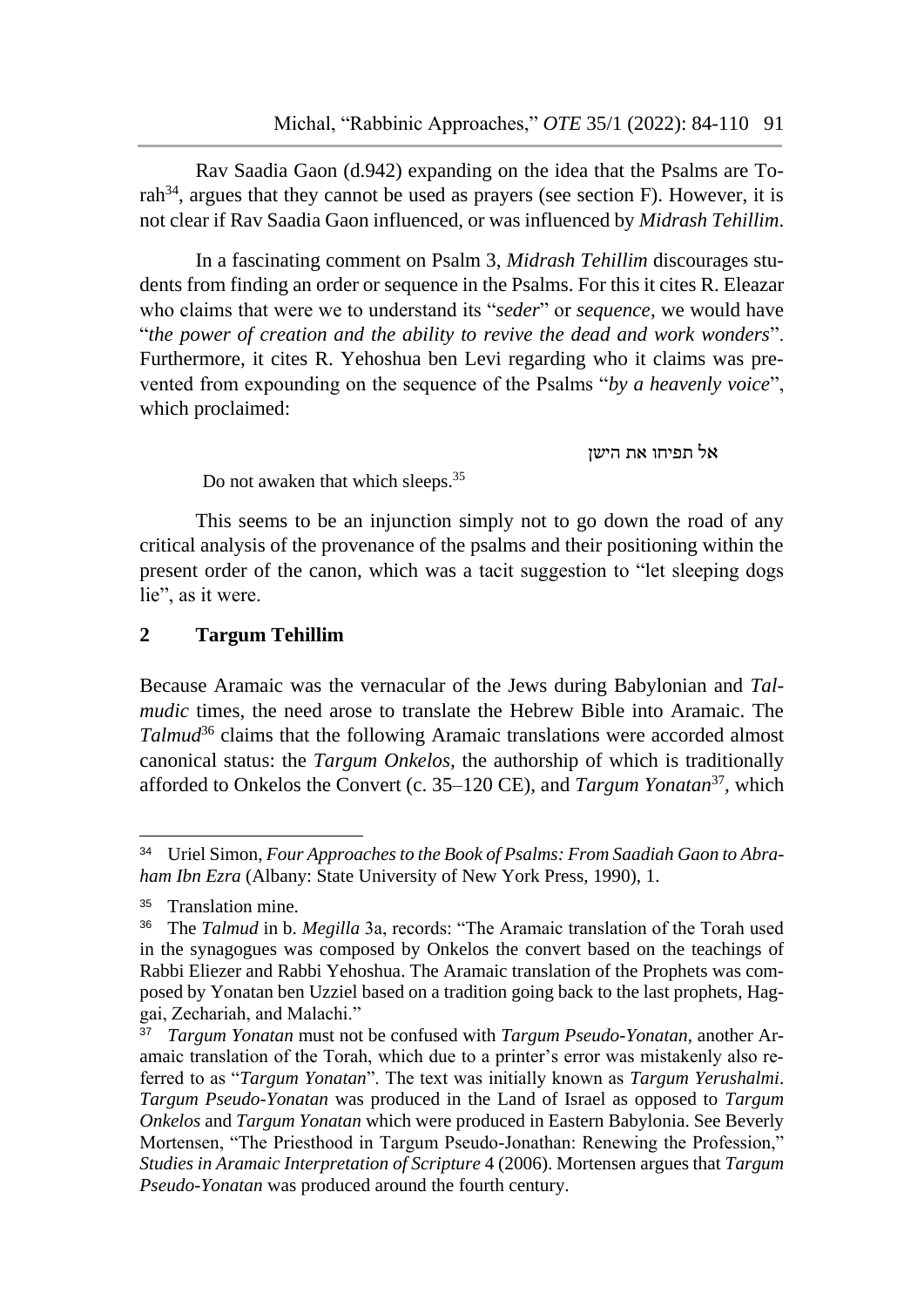is traditionally believed to have been written by Yonatan ben Uziel (around the first century).

The lacuna with regard to an Aramaic translation of the Psalms was filled by the *Targum Tehillim* which was composed sometime during the first six centuries.<sup>38</sup> The *Targum Tehillim* survives in nineteen manuscripts but has received little scholarly attention. *Targum Tehillim* must not be confused with *Midrash Tehillim*. Regarding the two (*Targum Tehillim* and *Midrash Tehillim*) scholars are unsure about which work preceded the other.<sup>39</sup>

Berkovitz<sup>40</sup> highlights that often the *Targum Tehillim* mirrors earlier *Talmudic* tradition in an example from the המעלות שיר or "*Song of ascents*" series (Psalms 120–134). The short title המעלות שיר") *A song of ascents*") carries uncertain meaning<sup>41</sup>. But the Aramaic translation of *Targum Tehillim* is far more elaborate and colourful:

שִׁירָא דְאָתְאַמְר עַל מַסוּקִין דְתְהֹוֹמֵא

The song that is said on the ascents from the abyss.

The original Hebrew version of these Psalms does not mention anything about abyss (*tehom*) Here, evidently, the *Targum Tehillim* drew on an earlier *Talmudic* legend<sup>42</sup> where David, whilst digging the foundations of the temple, uncovered a potsherd which had acted as a seal for the abyss, and now the earth was in danger of being submerged by waters. David, however, was able to quell the rising waters by singing the *Songs of Ascent*.

On other occasions, however, *Targum Tehillim* seems to have ignored previous traditions of interpretation, and offered more novel and unique explanations of its own. Psalm 87:2 reads:

<sup>38</sup> "Aramaic Targum to Psalms." Online: [https://www.sefaria.org/Aramaic\\_Tar](https://www.sefaria.org/Aramaic_Targum_to_Psalms)[gum\\_to\\_Psalms.](https://www.sefaria.org/Aramaic_Targum_to_Psalms) Accessed 10 December 2021. According to Berkovitz *Targum Tehillim* was most likely composed in post-Talmudic times (i.e., after 500C.E.) See Abraham J. Berkovitz, "Parallelism and Beyond: The Relationship between Targum Psalms and RabbinicLiterature," *Aramaic Studies* 9/1 (2021): 72).

<sup>39</sup> Berkovitz, "Parallelism and Beyond," 94.

<sup>40</sup> Berkovitz, "Parallelism and Beyond," 75-6.

<sup>41</sup> "Psalms 120:1 with Connections." Online: [https://www.se](https://www.sefaria.org/Psalms.120.1?ven=Tanakh:_The_Holy_Scriptures,_published_by_JPS&vhe=Miqra_according_to_the_Masorah&lang=en&with=all&lang2=en)faria.org/Psalms.120.1?ven=Tanakh: The Holy Scriptures, pub[lished\\_by\\_JPS&vhe=Miqra\\_according\\_to\\_the\\_Maso](https://www.sefaria.org/Psalms.120.1?ven=Tanakh:_The_Holy_Scriptures,_published_by_JPS&vhe=Miqra_according_to_the_Masorah&lang=en&with=all&lang2=en)[rah&lang=en&with=all&lang2=en.](https://www.sefaria.org/Psalms.120.1?ven=Tanakh:_The_Holy_Scriptures,_published_by_JPS&vhe=Miqra_according_to_the_Masorah&lang=en&with=all&lang2=en) Accessed 01 December 2021.

<sup>42</sup> y. *Sanhedrin* 10.2 29a and b. *Sukkah* 52b.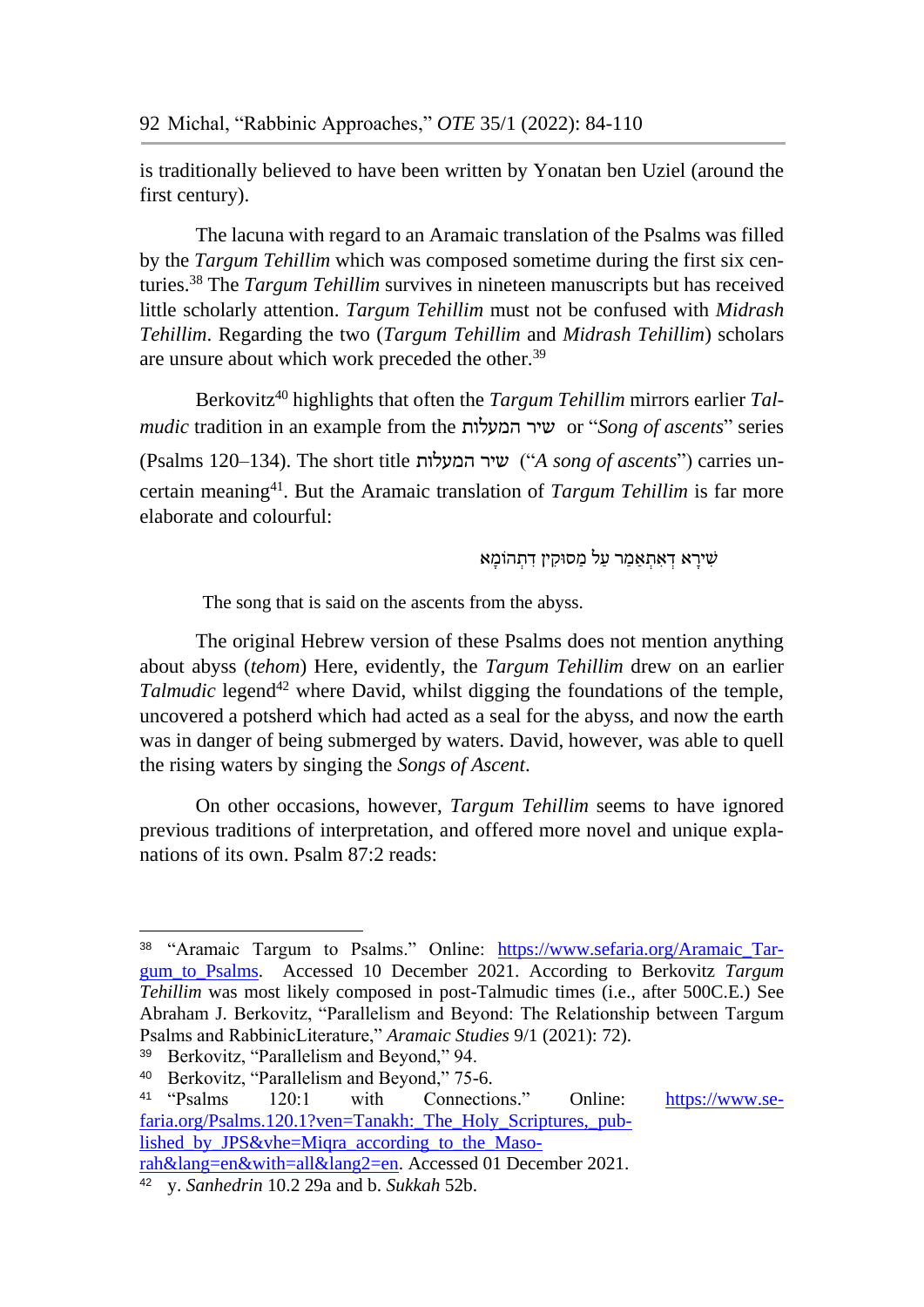אֹהֵב יְהוַה שַׁעֲרֵי צִיְּּוֹן מִֽכֹּּל מִשְׁכְּנִוֹּת יַעֲקָב:

The Lord loves the gates of Zion more than all the dwellings of Jacob.

The *Talmud43*, cites Rav Chisda who interprets this verse to pit the rabbinic scholars (מצוינים or *exceptional ones<sup>44</sup>*) against "*the dwellings of Jacob*" (which he suggests represent the synagogues and houses of study) and the scholars win over both institutions. However, in this case, the *Targum Tehillim* does not rely on earlier rabbinic sources but instead translates and interprets the verse uniquely as follows:

רַחַם ה מַעֲלָנֵי בַּתֵּי מֶדְרָשַׁיָא דְקִבְיעָן בִּצְיוֹן מִכֹּל בַּתֵּי כְנִישַׁיַא דְבֵית יַעֲקֹב

The Lord loves the entrances of the houses of study that are established in Zion more than all the synagogues of the house of Jacob.<sup>45</sup>

This way *Targum Tehillim* does not pit *people against places* (like Rav Chisda did), but pits *places against places*. In the competition between houses of study (Torah academies) and synagogues, the houses of study emerge victorious. The institutions of learning trump the institutions of worship.<sup>46</sup> I would suggest that these are not just idle conjectures but indicate deep seated concerns over the social and theological structures of the Jewish communities. Do they just need scholars, or do they need official institutions? And if the latter, then which institutions offer the greatest prospects for religious survival - study centres or synagogues? According to *Midrash Tehillim*, study centres are more vital than prayer centres.

Perhaps most interesting is the Targum's translation of the word "sacrifices". Psalm 50:14a reads:

זְבַח לֹאֵלהִים תּוֹדָה

Sacrifice a thank offering to God.

The Targum does not translate this verse as referring to an actual sacrifice as per its *sensus literalis*, but instead it states:

<sup>43</sup> b. *Berachot* 8a.

<sup>44</sup> A play on the word ציון, Zion.

<sup>45</sup> Translation by Berkovitz.

<sup>46</sup> Berkovitz, "Parallelism and Beyond," 84.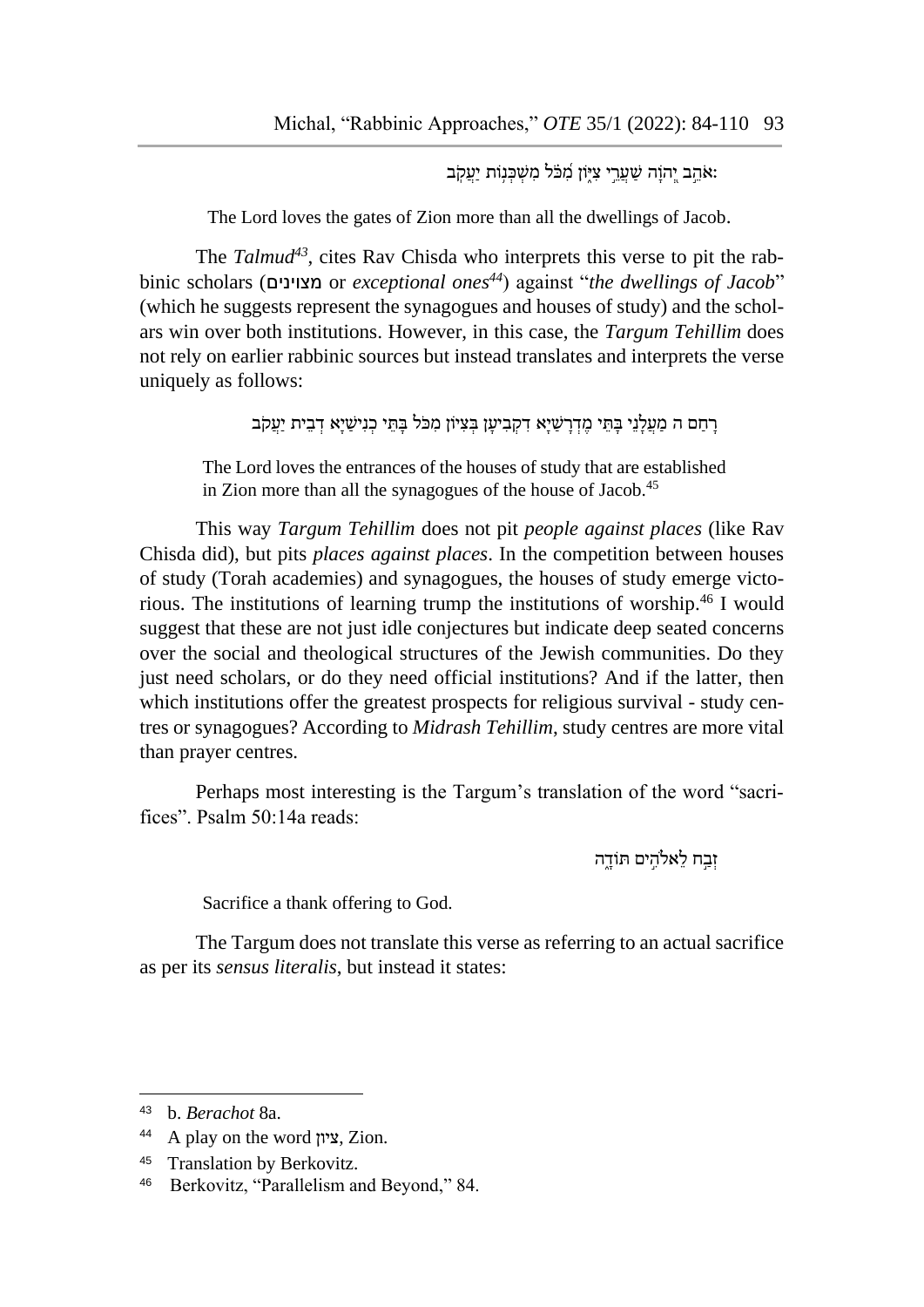כְּבוֹשׁ יִצְרָא בִישָׁא וְיִתְחַשֵּׁב קֵדָם יִיָּ כְּנִכְסַת תּוֹדְתָא

Subdue the evil impulse and it will be considered before God like a thanksgiving offering.

Again, there is rabbinic precedent for this type of interpretation.<sup>47</sup> The *Targum Tehillim* translates "sacrifice" metaphorically as "subduing the evil inclination." This metaphoric interpretation is repeated in Psalms 50:23 and 4:6 where sacrifices are mentioned. It seems clear that *Targum Tehillim* wishes, for some reason, to impose a non-literal interpretation upon the institution of sacrifices. *Targum Tehillim* thus emerges not just as a *translation* into the Aramaic vernacular, but as a theological *commentary* as well.

# **D AUTHORSHIP OF THE PSALMS**

#### **1 Ten sources, choirmasters or composers?**

The concepts קרח לבני," for the Sons of Korach*"* and לאסף," for Asaf*"*, most likely refer to choral groups connected to the temple.<sup>48</sup> On this view, these Psalms were written for these choirmasters. The idea that Asaf is a choral group the singers: the הַמְשֹׁרְרִים בְּנֵי אָסָּף, "The singers: the sons of Asaph...".<sup>49</sup>

Smith<sup>50</sup> refers to Peter Craigie<sup>51</sup> who says that the combination of the preposition *le* with personal names probably does not imply authorship. However, Kessler (2013:87) reads the title of Psalm 73, מוֹמוֹר לאסף, as "A Psalm of [ $\dot{b}$ ] Asaph<sup>"</sup> not "A Psalm **for** Asaf", which implying that Asaph is not the choirmaster but the psalmist or composer. Sometimes the *lamed* is translated as not just *for* or *to*, but *by* or *of* which would dramatically change the meaning. In the title of Psalm 30, מִ זְמַמֹּוֹר שִׁיר־חֲנָכֵּת הַבֵּיִת לְדַוֵּד, "A psalm of David: A song for the dedication of the House (Temple)", the *lamed* is often translated as *by* or *of* which implies that David composed it. There are one hundred Psalms which contain

<sup>47</sup> Leviticus *Rabbah* 9.1, "he slaughtered his impulse like a thanksgiving offering"; and b. *Sanhedrin* 43b, "anyone who slaughters his impulse and confesses upon it, the verse equates him to one who honours God in two worlds, this and the next".

<sup>48</sup> Smith, "The Use and Influence of the Psalms," 5.

<sup>49</sup> See also Nehemiah 7:44 for exactly the same expression.

<sup>50</sup> Smith, "The Use and Influence of the Psalms," 12.

<sup>51</sup> Peter C. Craigie, *Psalms 1–50* (Waco: Word Books, 1983), 35.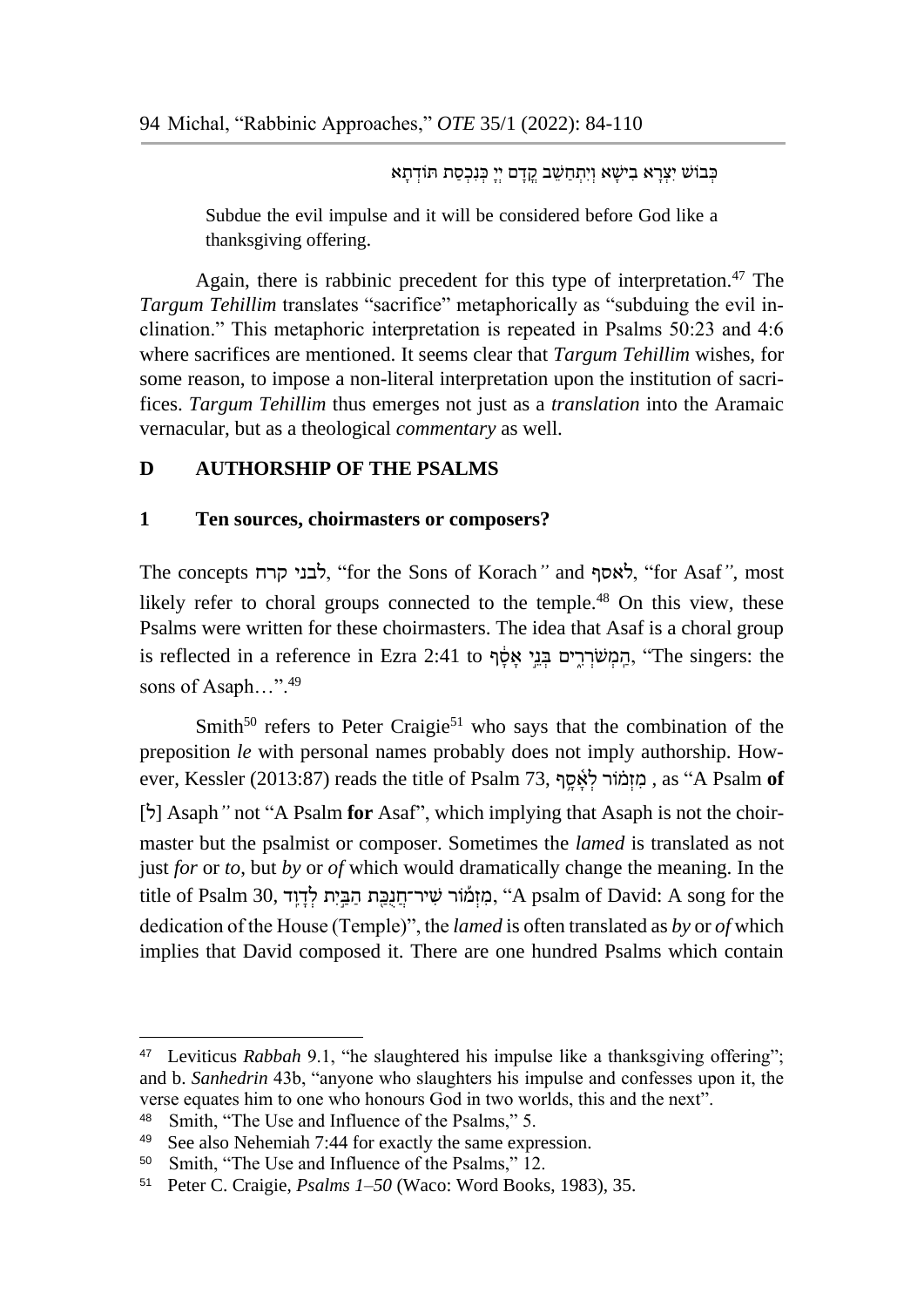one or more personal names in their titles, and they are preceded by the prepositional *lamed*. 52

The *Talmud* suggests that they were, instead, one of ten sources from which the body of the psalm literature was drawn:

> דִּוְד כָּתַב סֶפֶּר תְּהִלִּים עַל יְדֵי עֲשָׂרַה זְקֵנִים עַל יְדֵי אָדַם הַרְאשׁוֹן עַל יְדֵי מַלְכִּי ּ צֶּדֶק וְעַל יְדֵי אַבְרָהָם וְעַל יְדֵי מֹשֶׁה וְעַל יְדֵי הֵימָן וְעַל יְדֵי יְדוּתוּן וְעַל יְדֵי אָסָף וְעַל יְדֵי שָׁלֹשָׁה בְּנֵי קֹרִח

**David wrote the book of Psalms in collaboration with ten elders with Adam the first** man, **with Melkitzedek** who composed psalm 110, **with Abraham**, who composed psalm 89, **with Moses**, who composed psalms 90–100, **with Heman**, who composed psalm 88, **with Jeduthun**, who composed psalm 39, **with Asaph**, who composed psalms 73–83, **with the three sons of Korah**, who composed psalms 42–49.<sup>53</sup>

On this reading, the "Sons of Korach '' and "Asaf" would not have been choirmasters but originators and composers of these Psalms. However, Simon (1990:179) explains that the '*lamed*' before a personal name in the title of a psalm can carry four interpretations which lead to six different understandings: it could reference the author, the descendants of the author, the musician, the descendants of the musician, the subject of the psalm, or the descendants of the subject of the Psalm.

#### **2 Ezra as author of the Book of Psalms**

Manuscript Oxford, Ms. Heb. c. 66 contains texts which were studied by Simcha Emanuel (2010:207) who identified some of them as coming from a hitherto unknown commentary on the Book of Psalms by R. Eleazar of Worms (1176– 1238). R. Eleazar was the last of the mystical group of German Pietists known as *Chasidei Ashkenaz* who flourished during the twelfth and thirteenth centuries. The *Chasidei Ashkenaz* formed a significant mystical movement which went on to have some influence on the later *Tosafists*. *<sup>54</sup>* R. Eleazar wrote the *Sefer haRoakeach* as well as extensive commentaries on the *Siddur*(prayer book), but until

<sup>52</sup> Hakham, *Psalms*, xii.

<sup>53</sup> b. *Bava Batra* 14b–15a, Talmud Bavli, The Schottenstein Edition, Mesorah Publications Ltd., 2008. The bold font represents the literal translation while the plain font is explanative.

<sup>54</sup> *Tosafists* were exegetes and rabbis particularly from northern France and Germany between the twelfth and mid-fifteenth centuries. They are best known for their critical and explanatory glosses on the *Talmud*, which are collectively called *Tosafot.*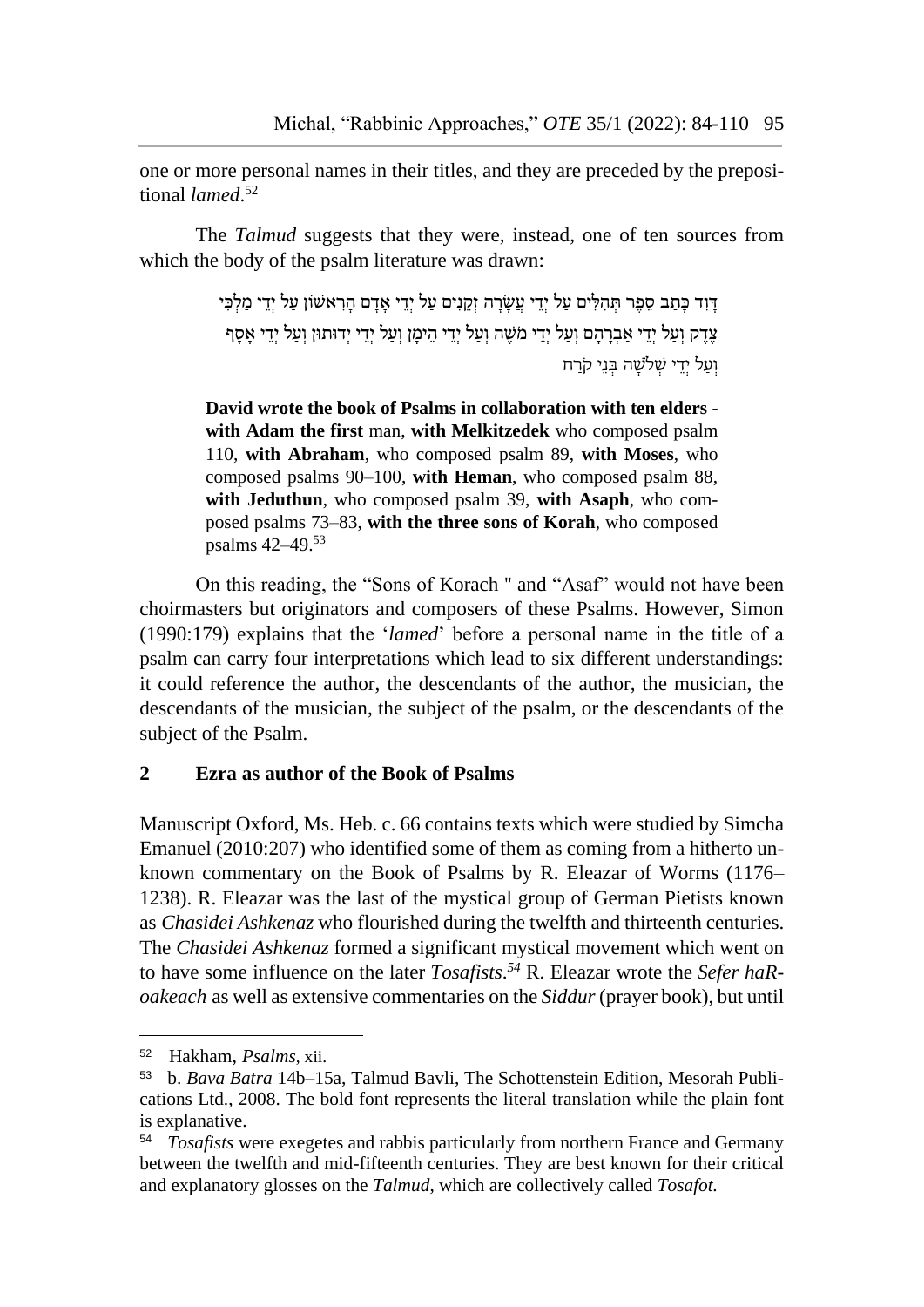Emanuel's discovery, it was not known that he had authored a formal commentary on the Book of Psalms. According to Emanuel "the two pages at Oxford are the only extant remnant of this commentary".<sup>55</sup>

This newly discovered commentary on the Psalms by an important member of *Chasidei Ashkenaz* ascribes the authorship of the Book of Psalms, not to King David (1010–970 BCE) but to Ezra the Scribe (480–440 BCE). This is a significant departure from the traditional rabbinic position.

# **3 Jeremiah as author of Psalm 137**

 $\overline{a}$ 

Israel Ta-Shma<sup>56</sup> shows how an early anonymous French rabbinic exegete ascribes the authorship of Psalm 137 to Jeremiah and not to David considering the psalms' references to the Babylonian exile. This poem was later incorporated into the Book of Psalms by Ezra who acted as a general biblical editor:

> נראה ... שלא אמרו דוד, כי אם, בבית שני כשגלו לבבל, אמרו ירמיה. וכשעלה עזרא מבבל וכתב כל הספרים, כתב גם זה הספר, והוסיף זה שאמ׳ ירמיה ... זכור ה׳ לבני אדום ־ ירמיה הנביא היה תובע עלבונו לפני הק׳ מאדום, ששמחו על מפלתן של ישראל. ובזה תוכל להבין שירמי׳ אמ׳ על נהרות בבל, שהרי מעניין אילו דברים אמר באיכה, שנא׳ שישי ושמחי בת אדום גם עליך תעבור כוס וגו׳ ... עד כאן דבר ירמיה ועזרא כתבו בספר תהלים ומסרו ללויים לשורר בבית שני

> It appears ... that David did not compose it (Psa 137), but rather Jeremiah composed it in the Second Temple period (sic) when they were exiled to Babylonia. And when Ezra went up (to the Land of Israel) from Babylonia and wrote (=edited) all of the (biblical) books, he wrote this book as well and added this (work) that Jeremiah composed ... "Remember, O Lord, against the Edomites" (Psa 137:7)—Jeremiah the prophet brought a claim before the Lord against the Edomites, who rejoiced over Israel's downfall. And from this you can see that Jeremiah composed "By the Rivers of Babylon," since in Lamentations (4:21) he says something similar: "Rejoice and exult, Daughter of Edom ... to you too the cup shall pass, etc." ... Up to here (is what)

<sup>55</sup> Simcha Emanuel, "New Fragments of Unknown Biblical Commentaries from the 'European Genizah'," in *Genizat Germania – Hebrew and Aramaic Binding Fragments from German in Context* (ed. Andreas Lehnardt; Leiden and Boston: Brill, 2010), 209. 56 המקרא בראי in" ,על ביקורת המקרא באשכנז בימי-הביניים משהו," ,Shma-Ta Israel 457-59. ,(1994 ,Japhet .S ed (מפרשיו: ספר זכרון לשרה קמין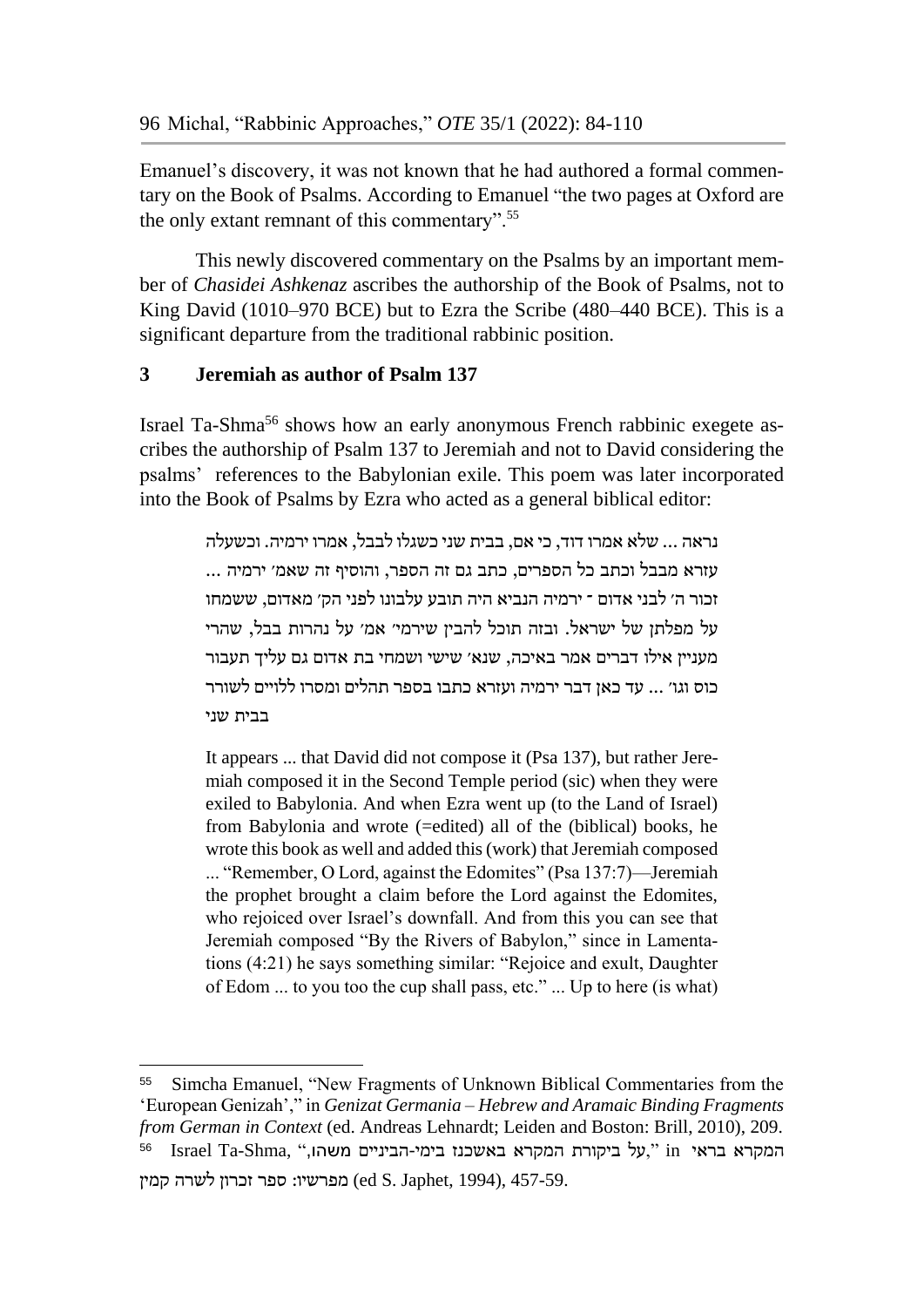Jeremiah composed, and Ezra wrote it into the Book of Psalms, and handed it over to the Levites to sing in the Second Temple.<sup>57</sup>

What we see here is some attempt at eliminating anachronisms so that the texts need not be interpreted as being authored supernaturally by David but instead can follow some form of chronology.

# **E AVRAHAM IBN EZRA**

#### **1 Avraham Ibn Ezra on the Psalms**

The Spanish exegete, R. Avraham Ibn Ezra (1089–1167) speaks of the Book of Psalms as written by David, with *ruach hakodesh* (a spirit of prophecy), even with regard to the anachronistic Psalms seeming to refer to events long after his time.

Richard Steiner<sup>58</sup> shows that certain patterns of thought become quite evident when examining the more conservative approach of Ibn Ezra apropos biblical texts, compared to his rabbinic contemporaries in *Ashkenaz* (northern France and Germany) who wrote openly about some form of redaction evident within the Book of Psalms (and biblical literature in general) by their bold references to a *Sadran* or *editor*. Many rabbinic sources from Palestine, northern France and Germany spoke openly of anachronisms, corrections and "Books found [after the destruction] in the Temple courtyard (בעזרה "(with different readings.<sup>59</sup> Where an odd number of sources was discovered, a simple majority determined the version that made it into the canon. Where an even number were found, both were sometimes recorded to form what is today referred to as "doublets". Some texts, though, record "Books found by Ezra (עזרה)",<sup>60</sup> and not "Books found in the Temple courtyard (בעזרה)",<sup>61</sup>, identifying the possible personality behind the anonymous *Sadran* as Ezra the scribe.

-

<sup>57</sup> Translation from Richard Steiner, "A Jewish Theory of Biblical Redaction from Byzantium: Its Rabbinic Roots, Its Diffusion and Its Encounter with the Muslim Doctrine of Falsification," *JSIJ* 2 (2003): 131.

<sup>58</sup> Steiner, "A Jewish Theory," 154-56.

<sup>59</sup> *Soferim* ch. 6. This *Talmudic* tractate is known as a 'minor tractate' and is thought to have originated in the eighth century in the Land of Israel.

<sup>60</sup> An example of this version is a manuscript of *Avot de Rabbi Natan*, MS *Neveh Shalom*, f. 45.

<sup>&</sup>lt;sup>61</sup> Steiner, "A Jewish Theory of Biblical Redaction from Byzantium," 136.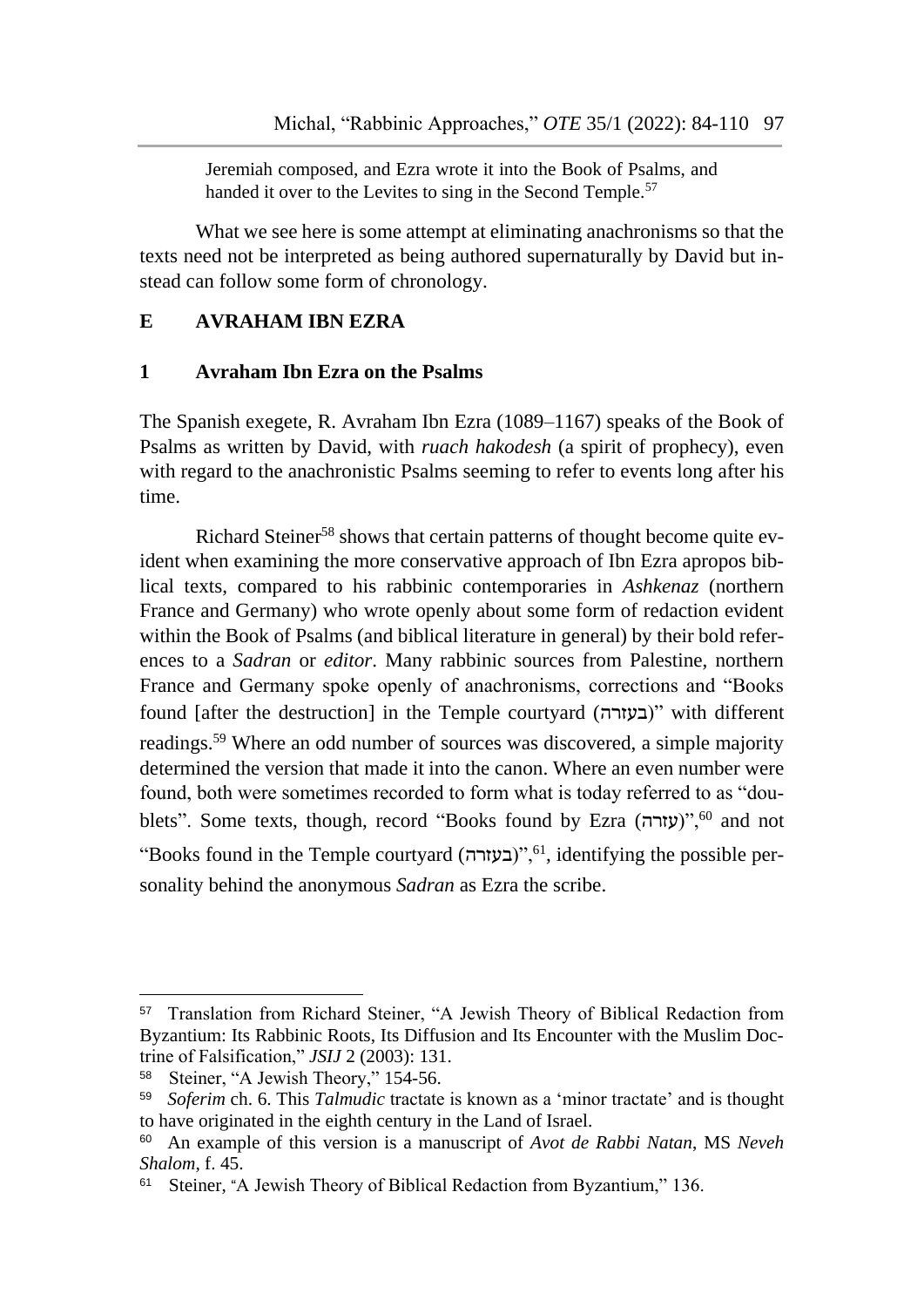#### 98 Michal, "Rabbinic Approaches," *OTE* 35/1 (2022): 84-110

R. Avraham Ibn Ezra, however, as opposed to the rabbis of *Ashkenaz*, stands out as never raising the matter of any critical biblical issues such as anachronisms, and he generally assigns the *Great Assembly* of Ezra very little latitude in terms of editing authority. He also rejects the view that textual variants are due to multiple sources. Similarly, he makes no mention of the rabbinic ideas that Ezra found older "books" from which he based his reconstruction of biblical texts. Furthermore, Ibn Ezra rejects the notion of *tikkun soferim* (corrections of the scribes<sup>62</sup>) and claims that it was never a widely accepted position, being merely a *daat yachid* (an individual view) and carried no real authority.

Steiner<sup>63</sup> refers to Talmage who gives a possible reason for Ibn Ezra's reluctance to discuss critical issues of biblical texts:

> R. Abraham [Ibn Ezra]… spent much of his career in Muslim Spain, where the Jews were frequently accused of tampering with the biblical text for the purpose of obliterating alleged references to Mohammed<sup>64</sup>

Accordingly, because of the claim that was popular in Muslim Spain at that time that Jews had falsified the Bible, Ibn Ezra felt compelled to uphold its authority and was therefore reluctant to divert from his fundamentalist and noncritical approach to biblical study. The apparent conversion to Islam of Ibn Ezra's son, Isaac, may also have had some effect on his sensitivity to Muslim theology<sup>65</sup>. Spanish Jews in general exhibited this same reticence to engage in these matters, compared to their brethren in northern France and Germany who openly spoke of the relative freedom of the *Sadran*.

It must be pointed out, though, that Uriel Simon<sup>66</sup> seems to take a very different stance on Ibn Ezra than Steiner does. Simon does not mention Ibn Ezra writing in reaction to the Muslim charge of falsification, and on the contrary, he states that Ibn Ezra "had no polemical axe to grind". Simon $<sup>67</sup>$  claims that Ibn</sup> Ezra understood the origins of the Psalms as prophetic or sacred poetry because no other nation did so in regard to their poetry. As Simon claims, the Arabs love

<sup>&</sup>lt;sup>62</sup> According to rabbinic tradition there are eighteen instances where the scribes made (generally minor and grammatical) corrections to the biblical text.

<sup>&</sup>lt;sup>63</sup> Steiner, "A Jewish Theory of Biblical Redaction from Byzantium," 157.

<sup>64</sup> Frank Talmage, *David Kimhi: The Man and the Commentaries* (Harvard Judaic Monographs, 1975), 86.

<sup>65</sup> Francis Peters, *The Monotheists: Jews, Christians and Muslims in conflict and competition* (Princeton & Woodstock: Princeton University Press, 2003), 56.

<sup>&</sup>lt;sup>66</sup> Simon, Uriel, *Four Approaches to the Book of Psalms: From Saadiah Gaon to Abraham Ibn Ezra* (Translated from the Hebrew by Lenn J. Schramm; Albany: State University of New York Press, 1990), 163.

<sup>67</sup> Simon, *Four Approaches to the Book of Psalms*, 167.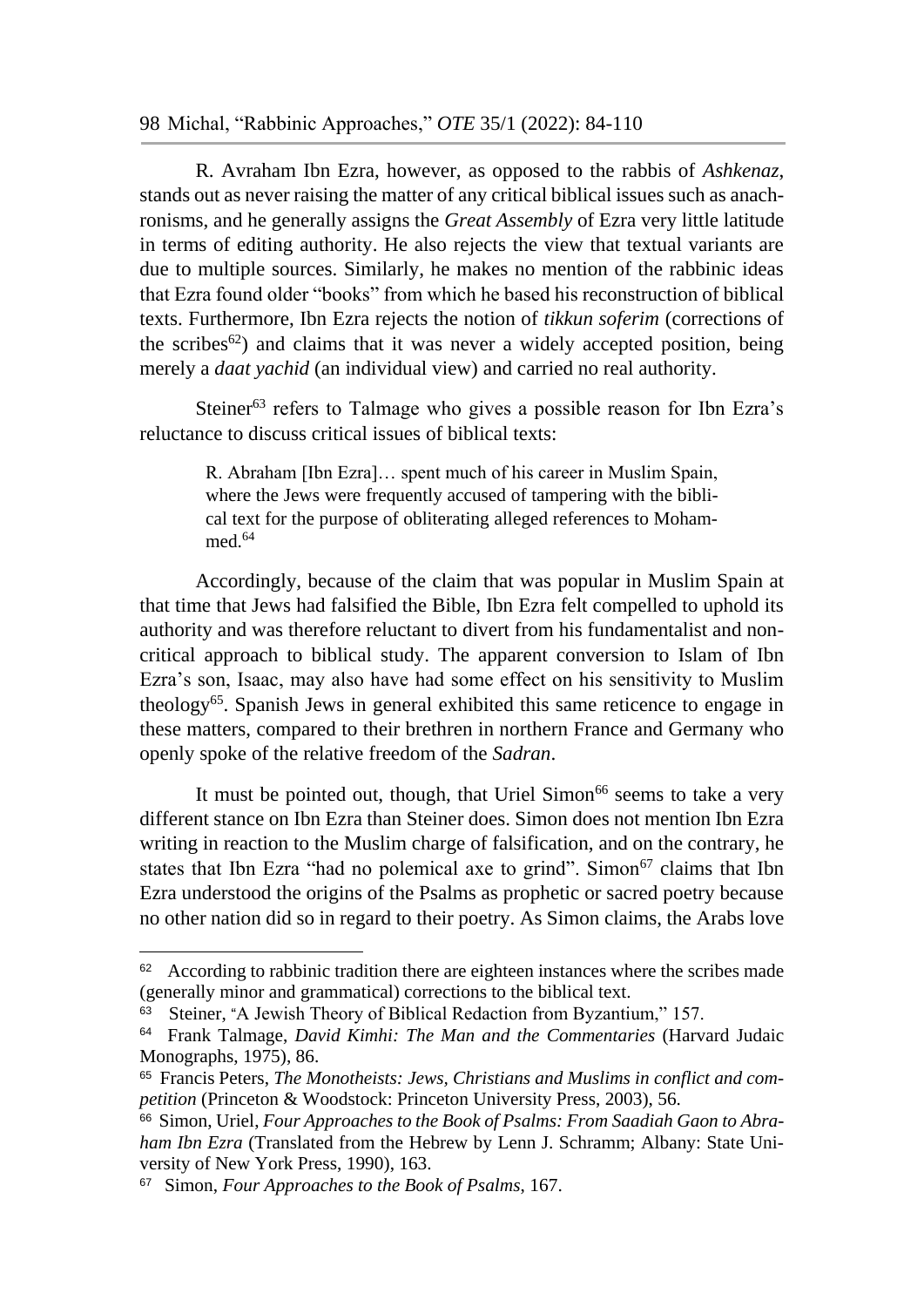poetry, the Christians love sagas of war and knightly valour, the Greeks love poems of wisdom and philosophy, the Indians love riddles and parables, but "only the poetry of Israel" is dedicated to "their God alone". Commenting on Psalm 134, Ibn Ezra writes that Israel "will not have love songs, or martial epics, only poems about the ways of God...Eventually, יֹוֹדִוּדְּה כֵּל־מַלְכֵי־אֲרֵץ 'all the kings of the earth will praise You*'* (Psalm 134:4) and they too will adopt this sacred poetry."

Simon<sup>68</sup> explains how Ibn Ezra even criticised Hebrew poetry for lacking metrical theory and rhyme as developed by the Arabs. It seems that because Ibn Ezra could not extoll the *form* of Hebrew poetry, he had to compensate by praising its *content* and elevating it to the level of the prophetic and divine. Also, Ibn Ezra was able to claim that Jews had preceded the Arabs in their use and understanding of metaphorical language which is the basis of poetry. This way, Simon gives a very different explanation for Ibn Ezra's prophetic and divine approach to the Psalms, as opposed to that of the Muslim charge as given by Steiner. Nevertheless, whatever his motivation, Ibn Ezra claimed a prophetic origin of the Psalms.

# **2 Avraham Ibn Ezra on the editing of the Psalms**

Although Ibn Ezra spoke of prophetic origins of the Book of Psalms, he surprisingly dealt with the question of human editorship of the psalms which he took for granted by using the term *chibbur* or *edit*. He asks: "Who edited (*chibbruhu*) this book*?*" <sup>69</sup> And he replies to his own question: "There is no need to answer this, since the Sages…handed down to us that the men of the Great Assembly edited it, and this satisfies us." This answer creates more problems than it solves because in the actual *Talmudic* source that Ibn Ezra references (b. *Bava Batra*  14b–15a), only the books of Ezekiel, the Minor Prophets, Daniel and Esther were edited by the *Great Assembly* – not to the Psalms! Additionally, the same *Talmudic* source goes on to explicitly state that David wrote the Book of Psalms drawing from the ten elders (see D1). Simon<sup>70</sup> writes that this question is "perplexing". However, Simon's solution is even more perplexing because he suggests that Ibn Ezra's command of *Talmud* (particularly its *Aggadah* or non-legal sections) may not have been as thorough as it should have.

Either way, Ibn Ezra referred to an editing process as quite commonplace as we see in his commentary on Ecclesiastes 12:11 referencing "Those who

-

<sup>68</sup> Simon, *Four Approaches to the Book of Psalms*, 168.

<sup>69</sup> See Ibn Ezra's first introduction, lines 80–81 in Simon, *Four Approaches to the Book of Psalms*, 183.

<sup>70</sup> Simon, *Four Approaches to the Book of Psalms*, 184.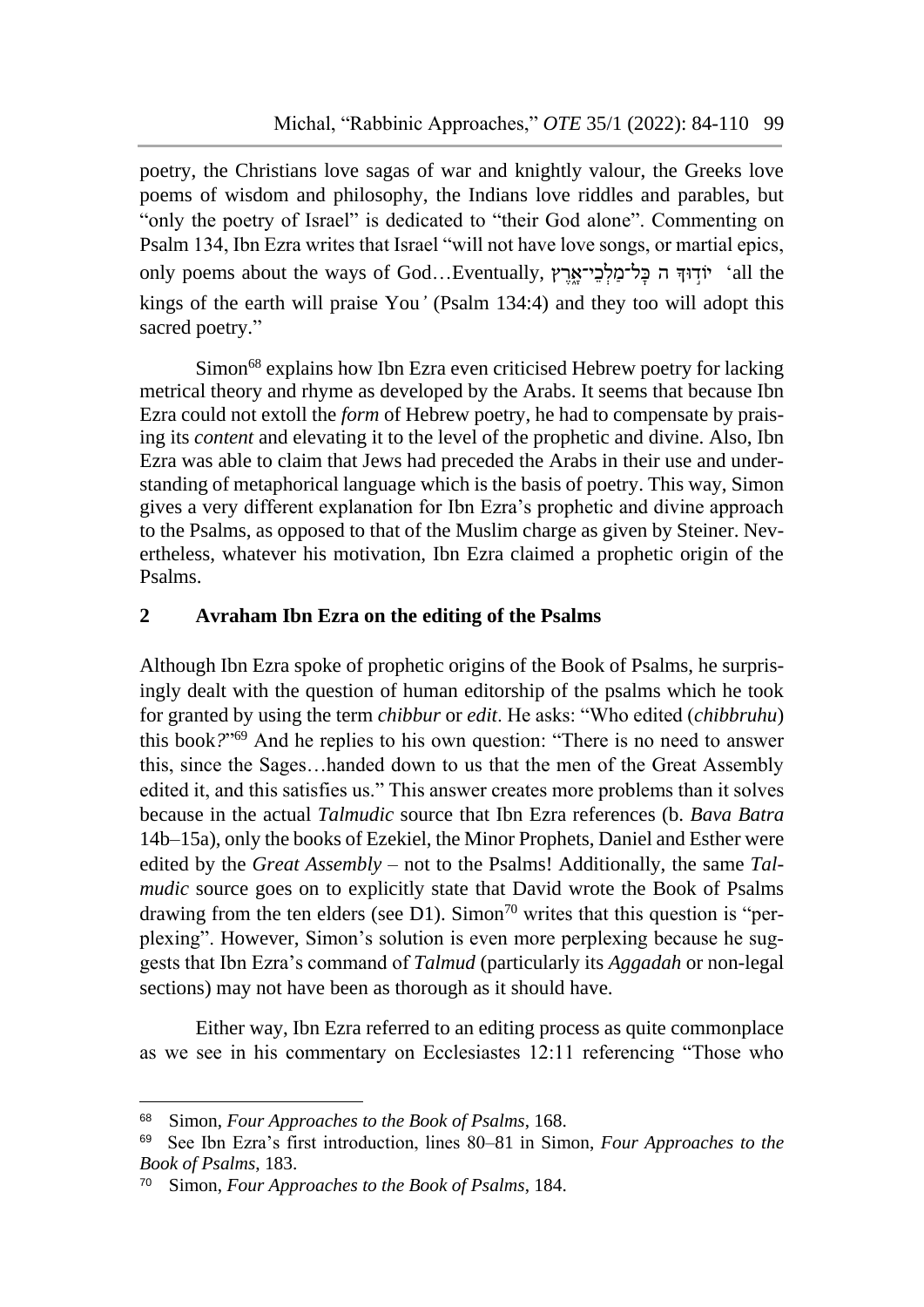gather from many books (*ba'alei asafot*) and write (*yechabruhu*) collections." Also, Ibn Ezra sometimes speaks of the *kotev* or the *writer* of the Psalms. Simon<sup>71</sup> explains that the idea of some form of biblical redaction was not an issue for Spanish rabbis and did not interfere with claims of the divine origins:

> The gap between original writing and editing did not loom so large to the Spanish scholars as it does to us, because of their different approach to the whole question of originality. Even an author-creator bases himself on older material, whether in raw or literary form, which he molds and works into a new entity. Like him, the authoreditor gathers material and writes it down; Ibn Ezra designates both activities by the word hibbur.

For others, however, the question of redactional activity within Scripture poses more immediate and fundamental challenges.

#### **3 Avraham Ibn Ezra on the chronology and structure of the Psalms**

Although he considers the Book of Psalms to be of divine origin (even if there was some type of editing), Ibn Ezra does not believe there is a chronology or even a thematic link between the various psalms<sup>72</sup>. Unlike exegetes like Rav Saadia Gaon who tried to show such connections, Ibn Ezra dismissed those attempts as "homiletical".<sup>73</sup> He was not surprised by this lack of interconnectivity because, quoting the rabbis who claimed that there is no chronological order in the Pentateuch, there certainly was no such linear direction within the Psalms either. He believed that each Psalm stood on its own. And, unlike Saadia who saw the five books of Psalms paralleling the five books of the Pentateuch, Ibn Ezra simply believed they were written by many poets over some time and collated into five broad collections by the *Great Assembly* of Ezra who had forgotten the identity of all the authors.

Furthermore, Ibn Ezra believed that the editors wrote down the psalms as they came to hand – thus those which they found as a unit were preserved in a unit and those which they found in isolation remained in isolation (Simon 1990:219–220). Ibn Ezra neglects to inform us how the original poems came to the hands of the editors, and whether they were transmitted orally or in written form and why some would have been rejected. It was, apparently, enough for Ibn

<sup>71</sup> Simon, *Four Approaches to the Book of Psalms*, 183.

<sup>72</sup> Hermann Gunkel expressed a similar sentiment: "[N]o internal relationship can be discovered between neighbouring psalms." See Hermann Gunkel, *An Introduction to the Psalms: The Genres of the Religious Lyric of Israel* (trans. J. D. Nogalski; Macon: Mercer University Press, 1998), 2.

<sup>73</sup> See Ibn Ezra's first introduction, line 103, in Simon, *Four Approaches*, 217.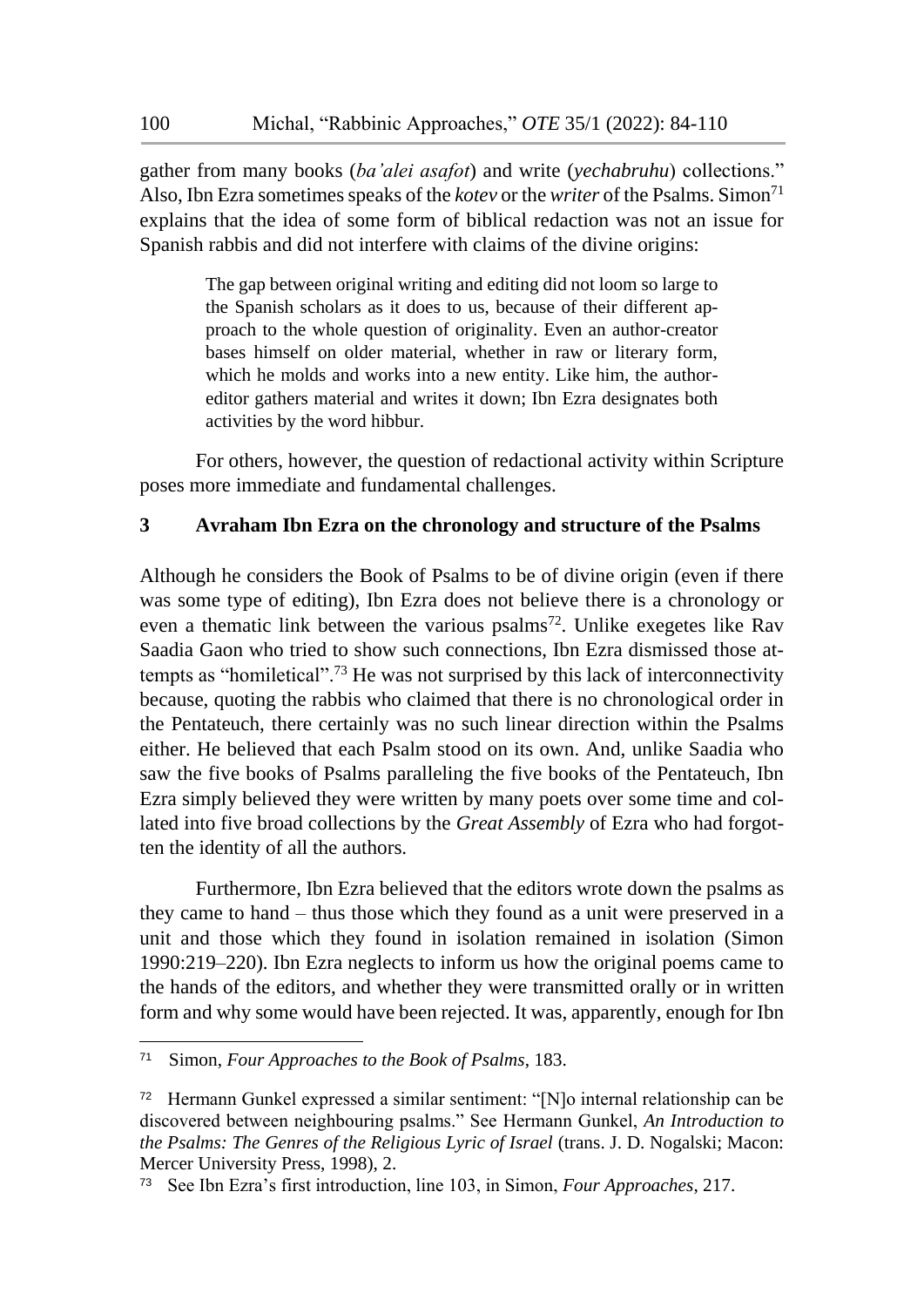Ezra to rely entirely on what he considers the exalted state of the men who made up that body of editors and his belief that they were all originally written with divine inspiration.<sup>74</sup> It is also likely that the perceived lack of a sophisticated order of the psalms endorsed his perception of the accuracy of the received tradition. This would also tie up with his argument of the superiority and authenticity of the Psalms over all the other poetry produced by the faiths and cultures of his time, as particularly in Spain, poetry was very well ordered and structured.<sup>75</sup>

# **F SAADIA GAON**

-

#### **1 Rav Saadia Gaon: The Psalms are not prayers**

Rav Saadia Gaon (882–942) was a philosopher and biblical exegete born in Egypt and died in Baghdad during the time of the Abbasid Caliphate. He adopted a fundamentalist approach claiming that the five books of Psalms served as a 'Second Pentateuch' revealed to David.

Saadia writes in his (short) introduction to the Book of Psalms<sup>76</sup> that the reader should not discriminate between the various sections of biblical literature (particularly the Psalms) and wrongly conclude that some were said and narrated by human characters while other sections were 'purer' having been spoken by God. Instead, Saadia writes that:

> [w]e must realize that all of these were phrased by the Lord in the various forms of speech employed by his creatures.<sup>77</sup>

In Saadia's view, then, all the words expressed throughout the Psalms, even when they appear to have originated from human speakers, are indeed the words of the "Master and not the servant."

Saadia takes his model from Moses' song (*Haazinu*) in Deuteronomy 32:1–43, where it seems that Moses is writing but the text also incorporates God's speech such as in verse 39 where it states "*See then that I am He*". The smooth interchange between the speech of the '*servant*' and the '*Master*' (in the

<sup>74</sup> This is similar to Brevard Childs "canonical criticism" where he looks at the authority of the "final form" of the Scriptures after they were canonised. See John Kessler, *Old Testament Theology. Divine Call and Human Response* (Waco: Baylor University Press, 2013), 55.

<sup>75</sup> Simon, *Four Approaches to the Book of Psalms*, 224.

<sup>76</sup> Saadia has two introductions to the Psalms, a short one and a long one. In the 1966 Kafih edition the short introduction is pp. 51–53, and the eleven times longer introduction is pp. 17–50.

<sup>77</sup> As quoted from Joseph Kafih (ed. and trans. into Hebrew), *Saadiah Gaon, The Book of Psalms: Tafsir and Arabic Commentary* (Jerusalem, 1966), 53.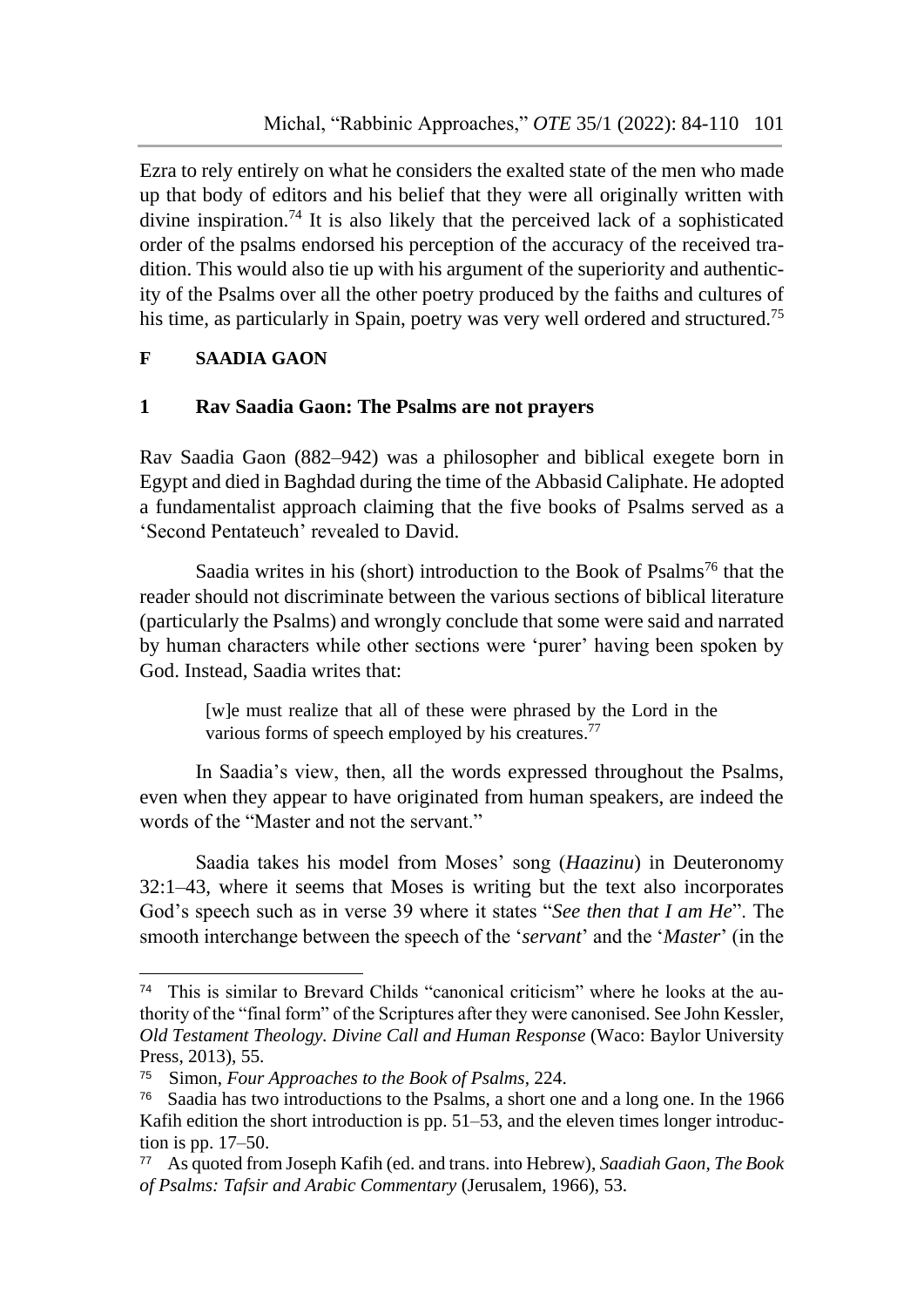Torah and the Psalms) indicate for Saadia that: "all is the word of the Lord and nothing is human discourse, as the faithful transmitters of our tradition have attested."<sup>78</sup>

Saadia does not, however, specify which rabbinic tradition he is basing himself upon. On the contrary, earlier *Talmudic* sources (such as b. *Pesachim* 117a) suggest that according to the rabbis, David himself, and not God, spoke the words of the Psalms: "all the songs and praises which David said in the Book of Psalms…"

Nevertheless, Saadia, in his (long) introduction to the Psalms goes on to criticise:

> a few of our nation who imagine…that this book was uttered by David the prophet on his own… It seems to me that the cause of this delusion…is that they find many prayers in it [and thus conclude that the words must have emanated from a human rather than a divine sourcel.<sup>79</sup>

Simon<sup>80</sup> questions just whom Saadia is referring to by "*a few of our nation*" who believe the Psalms was an independent work of David and not revealed from Above. While it may refer to the rabbis (as we saw above in b. *Pesachim* 117a), Simon maintains that these words are directed specifically against the Karaites.<sup>81</sup> The Karaites used the Psalms as their *prayer book* as they rejected the Rabbanite (rabbinical) prayer book known as the *Siddur* which originated with Ezra the Scribe at the time of the *Great Assembly*.

Simon<sup>82</sup> explains that Saadia feels that the Karaites had erred in using the "*words of the Master*" (i.e., the Book of Psalms) for their prayers. Saadia writes

<sup>78</sup> <sup>78</sup> Kafih, *Saadiah Gaon,* 53.

<sup>79</sup> Kafih, *Saadiah Gaon*, 24. Parenthesis is mine.

<sup>80</sup> Simon, *Four Approaches to the Book of Psalms*, 5.

<sup>&</sup>lt;sup>81</sup> The Karaites were a large sect of Jews who disregarded the rabbinic or oral tradition, particularly the Talmud. Some historians trace them to the Sadducees from the end of the Second Temple era, but most consider their origins later at around the time of Anan ben David (c. 715 – 795 or 811). While there is some uncertainty as to the actual numbers of Karaites, at one stage the Karaites may have comprised almost half of the total Jewish population and they were regarded as a significant threat to Rabbanite Judaism. Saadia Gaon was known for his fierce anti-Karaite views. "*The dispute of the rabbanite Gaon Saadiah and the Karaites helped to consolidate the split between them* (New World Encyclopedia, online source: Karaite Judaism – New World Encyclopedia. Online: [https://www.newworldencyclopedia.org/entry/Karaite\\_Judaism.](https://www.newworldencyclopedia.org/entry/Karaite_Judaism) Accessed 05 October 2021)."

<sup>82</sup> Simon, *Four Approaches to the Book of Psalms*, 44.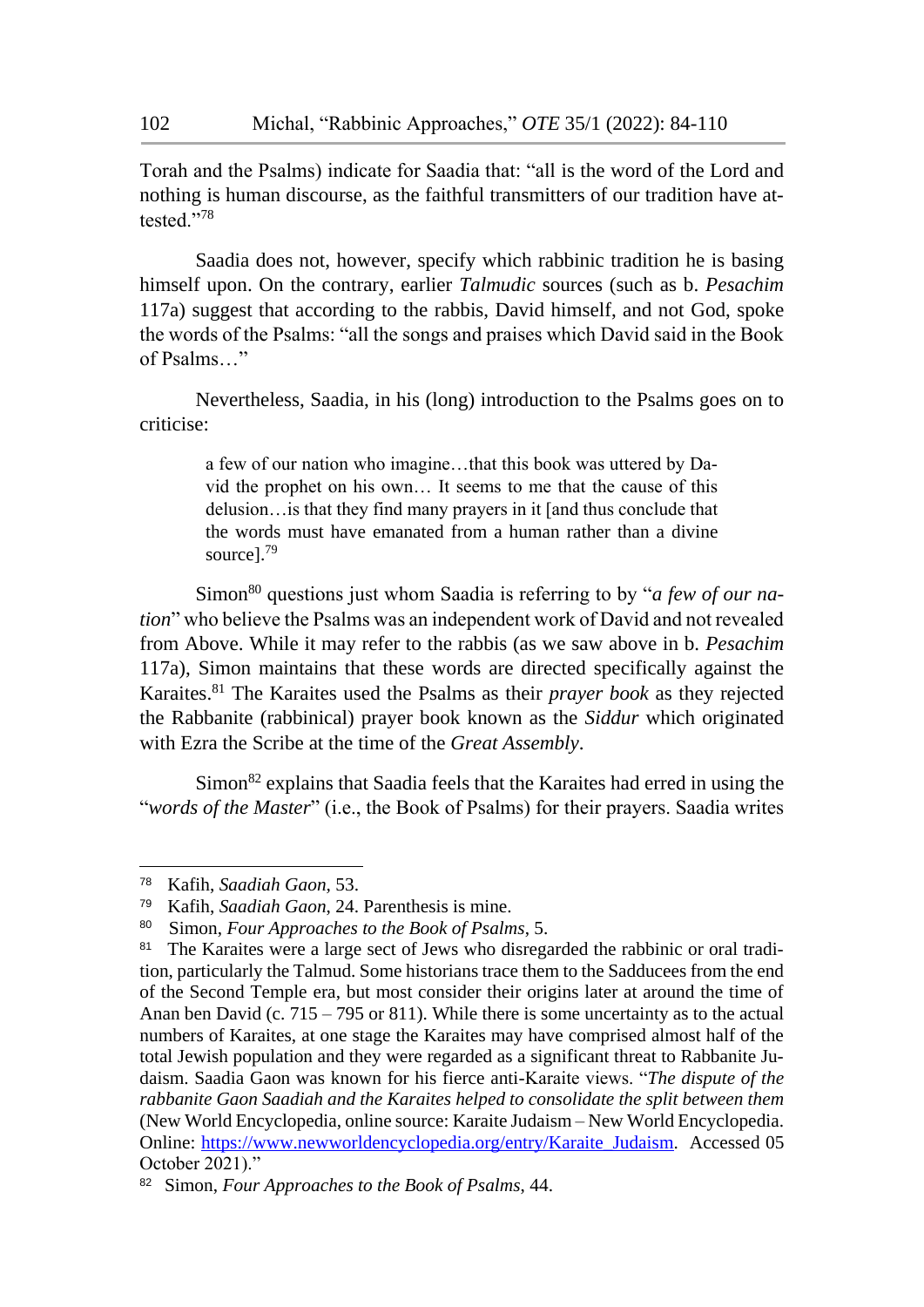in his introduction to the *Siddur* (p. 9–10): "the speech of servant to his Master must be different from the speech of the Master to his servant".

Simon<sup>83</sup> makes the point that it is only once we understand the Karaite and Rabbanite polemics on prayer, that we can comprehend Saadia's radical position on the divine origins of the Book of Psalms.

The Karaites, however, are just as willing to enter into the polemical fray as they accuse the Rabbanites, particularly on the Day of Atonement, of having "[p]laced in their mouths many words, liturgies in which there is no delight, instead of songs from Psalms."<sup>84</sup>

The Karaite writer, Yakov al-Kirkisani, was Saadia's polemical contemporary and he puts the Karaite position on the Psalms and his criticism of the Rabbanites quite bluntly:

> One [of the rabbis' mistakes] is that they stopped praying from the Book of Psalms and made [their prayers] from what they themselves composed. This contradicts Scripture: 'To give praise to the Lord as David had ordained' (Ezra 3:10).<sup>85</sup>

Saadia's response to the Karaite counter-attack is swift and forthright. He defends the Rabbanite position by claiming that the Book of Psalms was never originally intended to serve as a prayer book, and that the Rabbinic prayer book is of ancient provenance ordained so by the prophets themselves. The function of the Book of Psalms is not for prayer but for moral and theological edification instead.<sup>86</sup> <sup>87</sup>

Saadia has to develop a complicated theory of the Psalms in order to explain away their obvious *sensus literalis*. To this end, Saadia tries to explain that the Five Books of the Psalms parallel the Five Books of the Torah. The Psalms were revealed at the precise moment in history when the *nation of Israel* had

<sup>83</sup> Simon, *Four Approaches to the Book of Psalms*, 8.

<sup>84</sup> Mann, I. "Early Karaite Bible Commentaries," *Jewish Quarterly Review* 12 (1921/2): 474.

<sup>85</sup> A. Scheiber, "A Rabbinic Siddur Quoted by Kirkisani," in *Ignace Goldziher Memorial,* vol. 1 (Budapest, 1948), 27. (Hebrew)

<sup>86</sup> Simon, *Four Approaches to the Book of Psalms*, 11.

<sup>87</sup> A similar idea is expressed by Clinton McCann: "Psalm 1 is…a Torah psalm…to orient the reader…to learn something…from the psalms themselves, as one might expect more readily to do from the Torah…In short, the psalms, which originated as liturgical materials, have become tôrâ, 'instruction.'" See J. Clinton McCann, "The Shape and Shaping of the Psalter: Psalms in their Literary context," in *The Oxford Handbook of the Psalms* (ed. William P. Brown; Oxford: Oxford University Press, 2014), 351.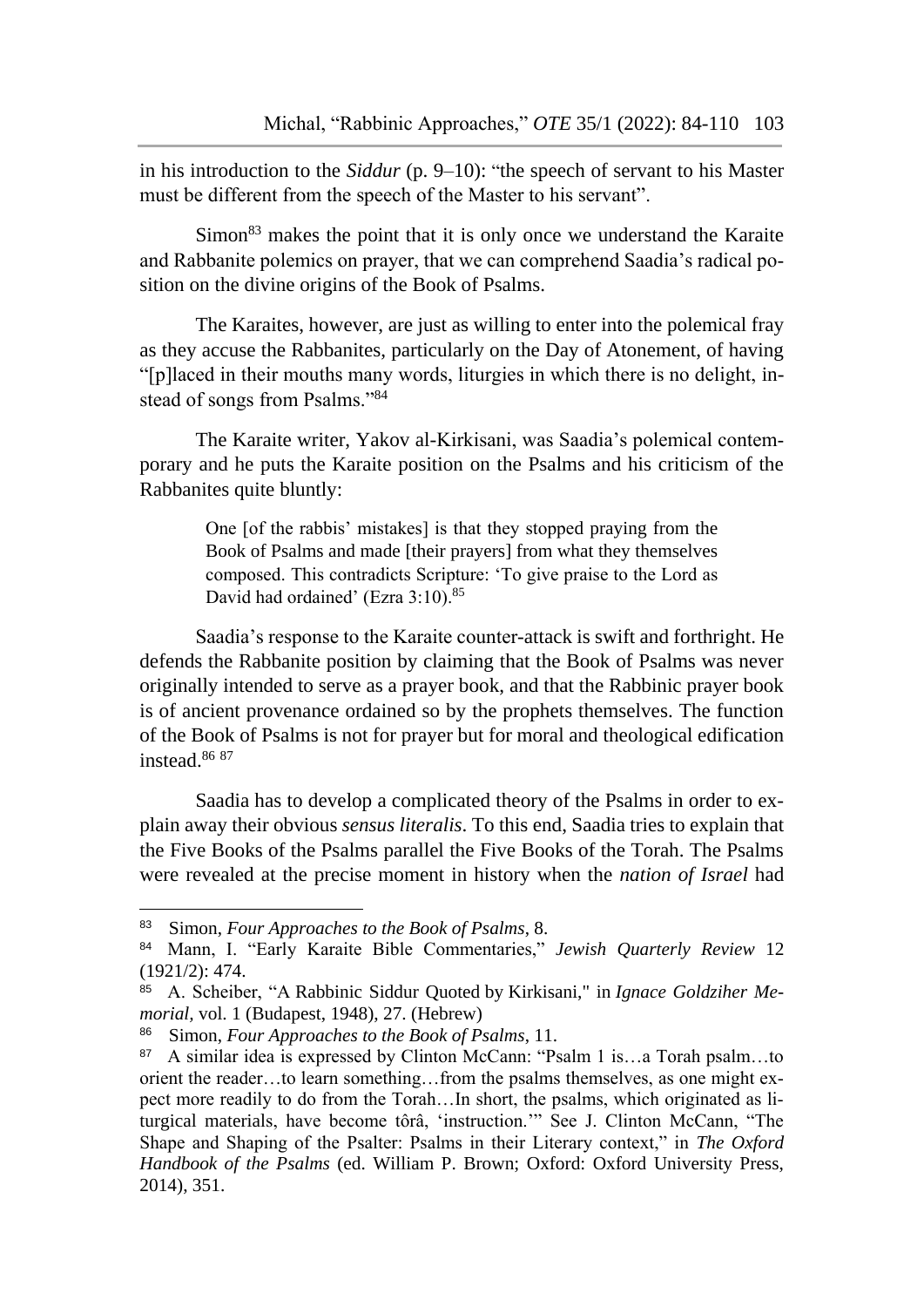attained its '*perfect number*' with its sustainable expanse of knowledge, prosperity and heroes.<sup>88</sup> This, he claims, precisely parallels the revelation of the Torah during the time of Moses, when humankind had also attained its 'perfect number', in terms of population growth, stability and sustainability.

Saadia is even able to explain away anachronisms like Psalm 90 which begins with "*A Prayer of Moses*". This too, he claims, was written by David because (just like 1 Chronicles 6:34 refers to priests in David's time as "Aaron and his sons") the later generations are sometimes referred to by their important ancestors' names. This way, the entire Book of Psalms is a revelation to David equating and paralleling the revelation of the Torah to Moses. Both are the "Master's" word to the "servant" and not the other way round. The Psalms, therefore, cannot be used as liturgy. Psalms can only be used as part of ritual. This is why, on Saadia's view, the Psalms contain superscriptions and instructions to guide the practitioner through the process of the ritual which can only take place in the temple<sup>89</sup>. Saadia, however, goes so far as to restrict and complicate that ritual, so that "every psalm that is designated to [specific] Levites, they are obligated to recite it; all others are forbidden to recite it except for reading."<sup>90</sup>

Saadia, a page later, further restricts one Levite familial group from reciting a psalm which was the proclivity of another group. He found support for this notion from 2 Chronicles 35:15, where it states that "The Asaphite singers were at their stations." Additionally, Saadia specifies that certain Psalms may only be recited at certain places within the temple<sup>91</sup> and they "should be said in that place and no other."<sup>92</sup> Furthermore, he insists that the melodies (he used the Arabic term *lahn*<sup>93</sup>) may not be changed or substituted either unless the psalm used the expression *bineginot* (with melodies) in the plural<sup>94</sup>. Saadia also is of the view that any musical performance of the Psalms outside of the temple precincts, is strictly forbidden<sup>95</sup>. His proof text for this is Isaiah  $38:20$  which states, "we will offer up music all the days of our lives at the House of the Lord". Even singing

<sup>88</sup> Saadia's proof text for this is 1 Chronicles 21:5; "*All Israel comprised 1,100,000 ready to draw the sword.*" Although in 2 Samuel 24:9 the number is given as 800,000. 89 Simon, *Four Approaches to the Book of Psalms*, 15.

<sup>90</sup> Kafih, *Saadiah Gaon,* 30.

<sup>91</sup> Simon, *Four Approaches to the Book of Psalms*, 22.

<sup>92</sup> Kafih, *Saadiah Gaon,* 33.

<sup>93</sup> Thus, for Saadia, *Shir haMa'alot* (a song of ascents), becomes "*a high-pitched lahn*" (Simon 1990:17). Also, *Al haSheminit* (Psalm 6), indicates "*that the Levites in the Temple had eight alhan, one assigned to each group of them*". See Simon, "*Four Approaches*,"18. This explanation differs substantially from the usual interpretation of *Sheminit* as some form of eight stringed instrument.

<sup>94</sup> Simon, *Four Approaches to the Book of Psalms*, 16.

<sup>95</sup> Simon, *Four Approaches to the Book of Psalms*, 21.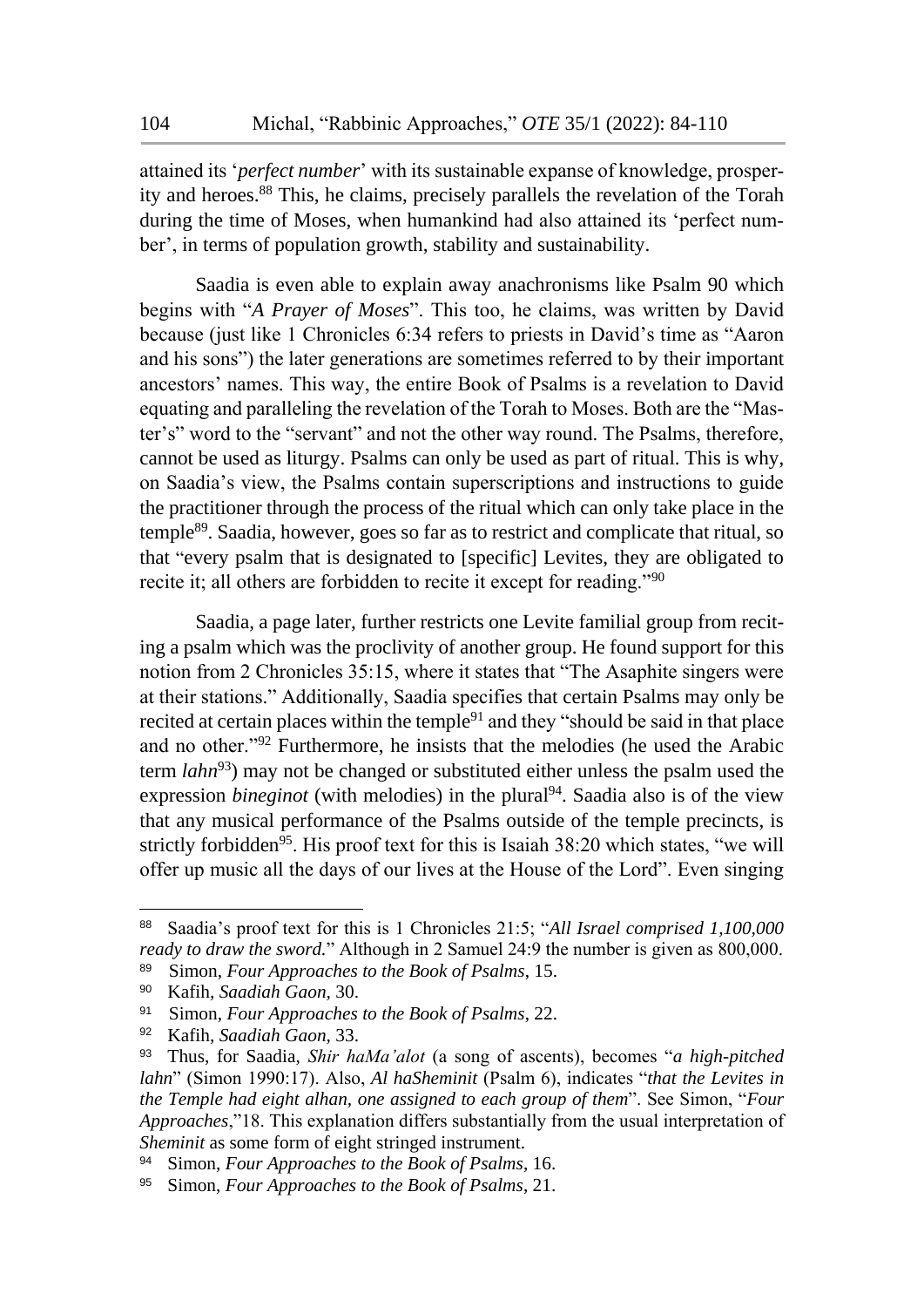the (entire) Psalms outside the temple(without musical accompaniment) is forbidden as the Psalms may only be read and not sung outside the Temple<sup>96</sup>. Saadia, in his commentary on the *Siddur* (128), similarly makes the distinction between praying the regular "standing prayer" in the *Siddur* known as the *amidah*, and reading the *hallel* (a collection of Psalms 113–118 inserted into the prayers during the festivals).

All these details coalesce around Saadia's understanding that the Book of Psalms should only be used for ritualistic purposes and not *liturgical* purposes. In so doing, Saadia sought to erect the highest wall between these two forms of worship. The Book of Psalms is a "book of guidance" to be studied like the Torah, and is only used as a "book of praise" within the temple (or whilst encouraging the builders of the temple). Thus, one must conclude that Saadia's unusual interpretation of the purpose of the Book of Psalms is directed against the Karaites who used the Psalms as their official liturgy, and also is in keeping with the Rabbanite custom of not replicating temple practices during post-Temple times. Nevertheless, Simon<sup>97</sup> concludes that Saadia took a "maximalist" approach when it came to his polemics with the Karaites over the use of the Book of Psalms as liturgy.

# **G MOSHE IBN GIGATILA**

# **1 Moshe ibn Gigatila: The Psalms are just prayers**

R. Moshe ibn Gigatila, born in Muslim Spain, authored an eleventh-century Arabic commentary on the Psalms. Unfortunately, as is common throughout Jewish history, only the works translated from the vernacular (which was often Arabic) into Hebrew have survived. Many commentaries<sup>98</sup> have been lost and only a few fragments have been found in the Cairo Geniza. Gigatila's commentaries suffered that same fate, although fortunately, Ibn Ezra frequently quotes from him and thus, some of his ideas have endured.

Gigatila is highly praised by Ibn Ezra who calls him "one of the great commentators."<sup>99</sup> Nachmanides, who is regarded as the 'father' of Jewish mysticism, viewed Gigatila as "the deceitful priest" (he was a *kohen,* or member of the priestly tribe) because of Gigatila's view that some prophetic works (such as

<sup>96</sup> Simon, *Four Approaches to the Book of Psalms*, 23.

<sup>97</sup> Simon, *Four Approaches to the Book of Psalms*, 39.

<sup>98</sup> These include the commentaries by Samuel HaNagid, Judah Ibn Balaam, Isaac Ibn Samuel AI-Kanzi. See Simon, *Four Approaches*, 116.

<sup>99</sup> Cited by Simon, *Four Approaches to the Book of Psalms*, 113-14.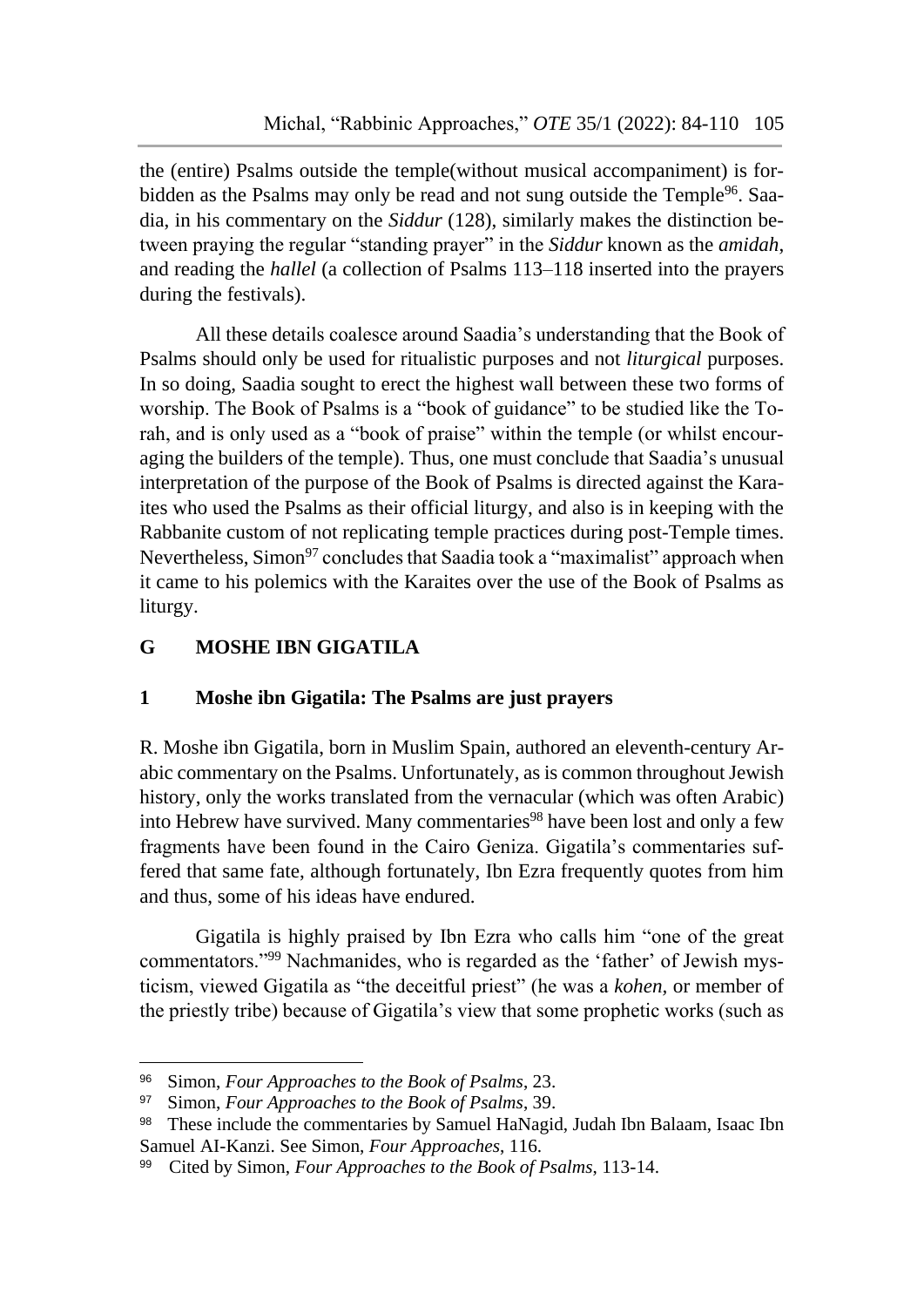Isaiah 11) which describe events in the time of Hezekiah do not refer to a future messianic era. Abravanel also criticised Gigatilafor his lack of faith as follows:

> the lack of faith of that same Rabbi Moses ha-Kohen and those who follow him with regard to the coming of the Messiah, until they had to distort the words of the prophets and have them refer to the past, and make the signs and future wonders they were foretelling into events that had already happened.<sup>100</sup>

But Simon<sup>101</sup> points out that Gigatila does not deny the essence of the messianic belief, as he claims it is even rooted in Deuteronomy 30:3, where Moses is said to have foretold of a future era when God would "*return the captives*" and "*gather"* them "*from the nations*" where they "*have been scattered*":

> וְשָׁ֫ב יִהְוֶה אֱלֹהֱיִךְ אֶת־שְׁבוּתְךָּ וְרְחֵמֶךְ וְשָׁב וְקִבֶּצְךָּ מִכְּל־הֲעָמִ֫ים אֲשֵׁר הֵפִִיצְךָ יְהוֵה אֱלֹהֵיִדְּ שֵׁמַּה

Simon<sup>102</sup> suggests that later, Ibn Ezra<sup>103</sup> may even have drawn upon this idea from his predecessor, Gigatila, when he writes:

> There is no need for any prophet whatsoever [to expound on the  $Messiah]$ <sup>104</sup>, given what Moses said, which is the cornerstone of the matter.<sup>105</sup>

Gigatila makes frequent use of Christian biblical commentaries although he makes it clear that he does not follow Christological interpretations. Gigatila is also comfortable dating many of the Psalms to the Babylonian exile and not originating with David. Ibn Ezra quotes Gigatila as stating regarding Psalms 42 and 47, for example, that "*this psalm was written in Babylonia.*" <sup>106</sup>. In contrast to Saadia, who regards Asaf and the Sons of Korach as singers during David's time, Gigatila regards the titles as referring to the descendants of Asaf and the Sons of Korach who wrote about their ancestors $107$ . Again, in contrast to Saadia,

<sup>100</sup> See Abravanel's commentary on Joel 3.

<sup>101</sup> Simon, *Four Approaches to the Book of Psalms*, 115.

<sup>102</sup> Simon, *Four Approaches to the Book of Psalms*, 115 and 117.

<sup>103</sup> As evidenced from findings in the Firkovich collection by Eliahu Harkavy, others exegetes such as Ibn Balaam frequently based themselves on Gigatila on many matters, with and without attribution.

<sup>104</sup> Parenthesis is mine.

<sup>105</sup> See Ibn Ezra's commentary on Numbers 24:17.

<sup>106</sup> Simon, *Four Approaches to the Book of Psalms*, 120.

<sup>107</sup> However, "*For Yedutun*", according to Gigatila, is not referencing the author, but instead means "*for Yedutun to perform*". Gigatila understands Psalm 90, "*Tefilah le Moshe*", as being authored by Moses, but "*Li Shlomo*" means it was *about* (not authored by) Solomon. See Simon, *Four Approaches*, 124.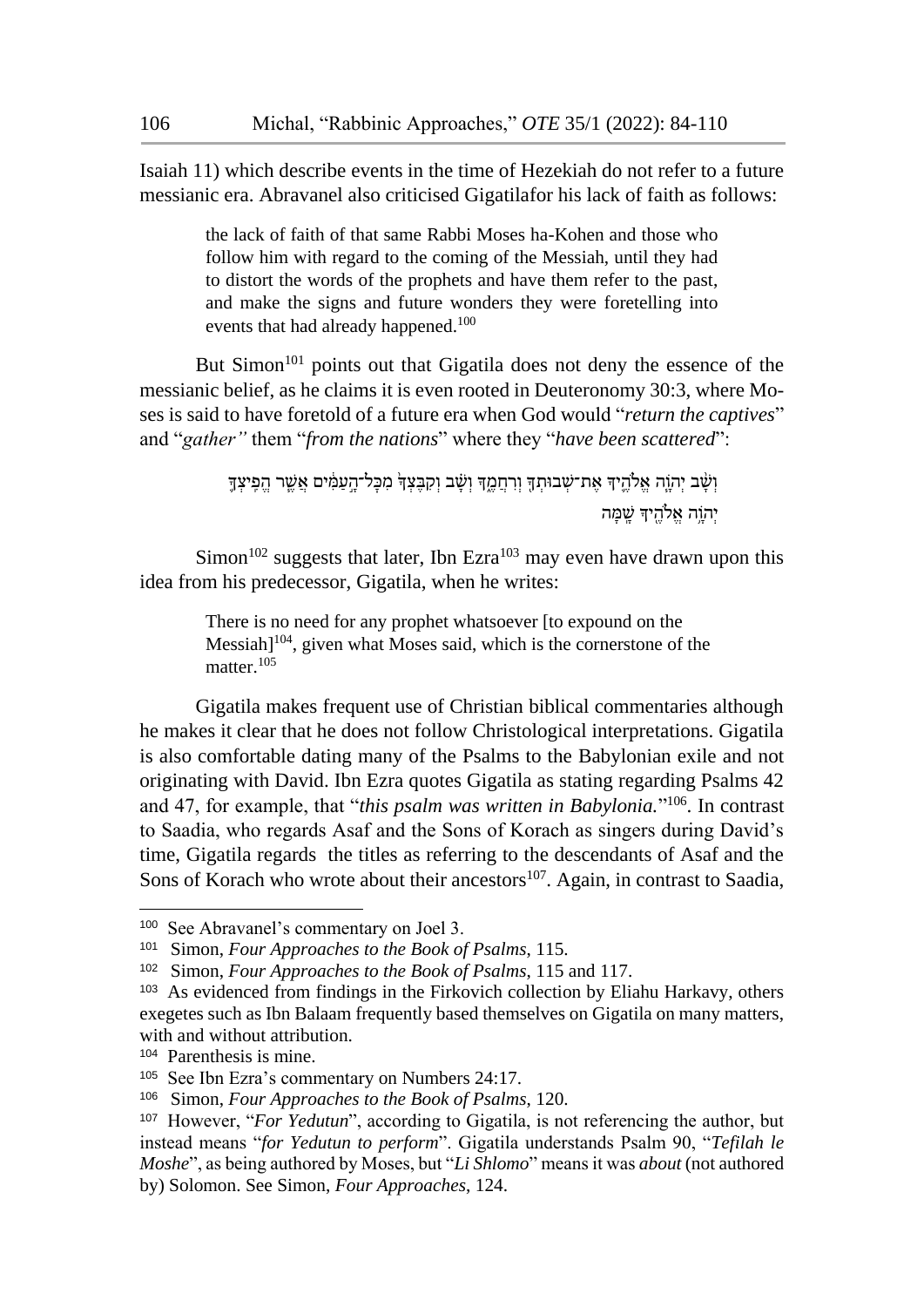who sees all the psalms as written by David, Gigatila sees (some of  $108$ ) the anonymous psalms as an indication that they undoubtedly cannot be ascribed to David $109$ . Gigatila has a novel interpretation as to why some psalms begin with the term *mizmor*, (usually rendered as a *song of praise*). He suggests that because *mizmor* could also mean to 'prune' or 'detach', the Psalm simply indicated it has been 'severed' from its place in an original collection of Psalms during some editorial process.<sup>110</sup>

In keeping with Gigatila's more rational approach, Gigatila regarded psalms only as prayers or poems but without any deeply mystical or prophetic significance. His argument is essentially a literary argument, as the Book of Psalms appears to address God (unlike Saadia, who sees them as the words of the "Master"). Also, once the Psalms were canonised, they were included in the biblical category of *Writings* and not *Prophets*, emphasising their more mundane status and function. As  $S<sup>111</sup>$  puts it, "the essence of prayer is the aspiration to deflect the future in the direction desired by the worshiper"; hence, to conflate prayer with prophecy would require a redefining of the notion of prayer. According to Gigatila, if Psalms are indeed prayers and not prophecy, they have to reflect the simple and existential infallibilities of the human being without overstating the supernatural and the divine.

# **H THEURGY**

1

No discussion on the psalms in Judaism would be complete without referencing the popular belief in the theurgical value of their recitation. An extreme example of this would be the work *Sefer Shimush Tehillim* (The Book of the Usage of Psalms) attributed to the last of the Gaonic rabbis, Rav Hai Gaon (939–1038). This work lists specific psalms that are to be recited to affect various pragmatic ends, such as protection from demons, evil spirits, wild dogs, thieves, storms, unhelpful authorities, imprisonment and even drunkenness to name just a few. A typical example would be the suggestion to recite Psalm 93:

יי מלך גאות לבש. טוב לאומרו לנצח בעל דינו צג

<sup>108</sup> Not all anonymous Psalms are considered by Gigatila as being authored at a later date. Psalms 20 and 110 were, in his view, written by David in his lifetime. See Simon, *Four Approaches to the Book of Psalms*, 144 (note 54).

<sup>109</sup> Simon, *Four Approaches to the Book of Psalms*, 124-25.

<sup>110</sup> Simon, *Four Approaches to the Book of Psalms*, 225.

<sup>111</sup> Simon, *Four Approaches to the Book of Psalms*, 137.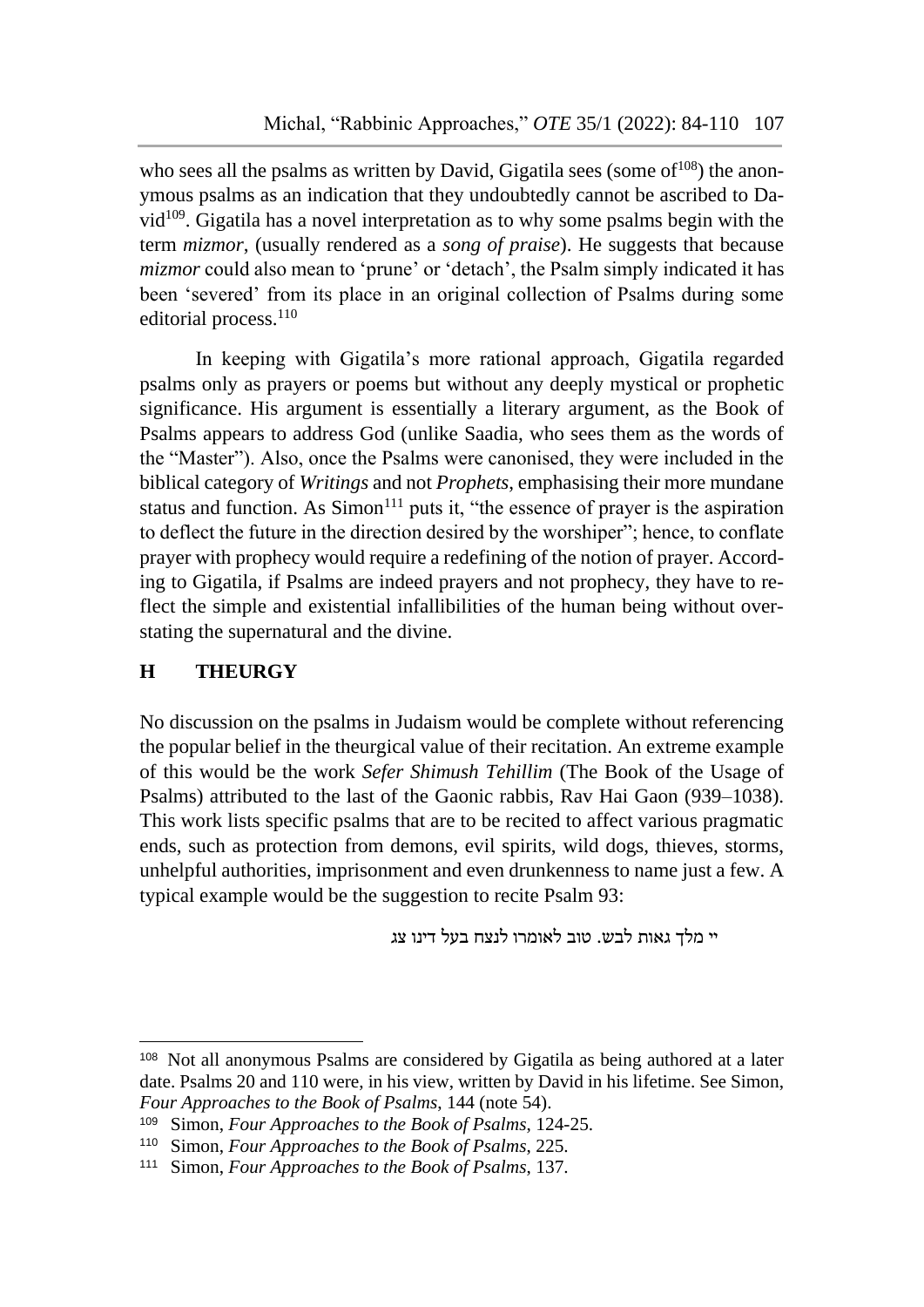*It is good to recite this [Psalm] in order to gain victory over one's legal adversary*<sup>112</sup>

Bill Rebiger<sup>113</sup> explains that *Shimush Sefer Tehillim* not only requires the recitation of the specific psalm but the additional performance of some magical act This moves the Psalms away from theology and liturgy, and places it squarely within the realm of magic and theurgy.

#### **I SYNTHESIS**

I have sought to demonstrate some of the depth and breadth of the theological spectrum within which the classical rabbis operated. We have seen how some of their opinions are not only diverse, but indeed mutually exclusive. In the final analysis we are left with more questions than answers: Is there theurgy in the Psalms? Did David write the Psalms? Were they edited by a *Sadran*? Do the rabbis view the Psalms as being prophetic and of divine origin or is their provenance more human? Are the Psalms prayers or rituals? Are they to be prayed or is it forbidden to use them as prayers and therefore, permitted only to be read?

Of course, today, most practicing Jews adhere to the dominant view that psalms are indeed powerful prayers and that they even carry some degree of theurgic value because this is how contemporary Judaism has come to understand the book of Psalms. But one can and should still argue that the views of the classical rabbis still stand regardless of popular perceptions.

Ultimately the question is whether there really is such a thing as a rabbinic approach to the Psalms? And the answer is no. There is no *one* approach but there are *many*.

#### **J BIBLIOGRAPHY**

-

Berkovitz, Abraham J. "Parallelism and Beyond: The Relationship between Targum Psalms and RabbinicLiterature." *Aramaic Studies* 9/1 (2021): 69–103.

Bellinger, William H. "Psalms and the Question of Genre." Pages 313–325 in *The Oxford Handbook of The Psalms*. Edited by William P. Brown. Oxford: Oxford University Press, 2014.

Craigie, Peter C. *Psalms 1–50*. Waco: Word Books, 1983.

deClaissé-Walford, Nancy L. "The Meta-Narrative of the Psalter." Pages 363–376 in *The Oxford Handbook of the Psalms*. Edited by William P. Brown. Oxford: Oxford University Press, 2014.

<sup>112</sup> *Sefer Shimush Tehillim*, Klein Eliás of Békéscsaba, 1936, 10. (Translation mine.)

<sup>113</sup> Bill Rebiger, "A Magic Touch: Performative Haptic Acts in Biblical and Medieval Jewish Magic." in *A Touch of Doubt: On Haptic Scepticism* (ed Rachel Aumiller. Berlin & Boston: De Gruyter, 2021), 114.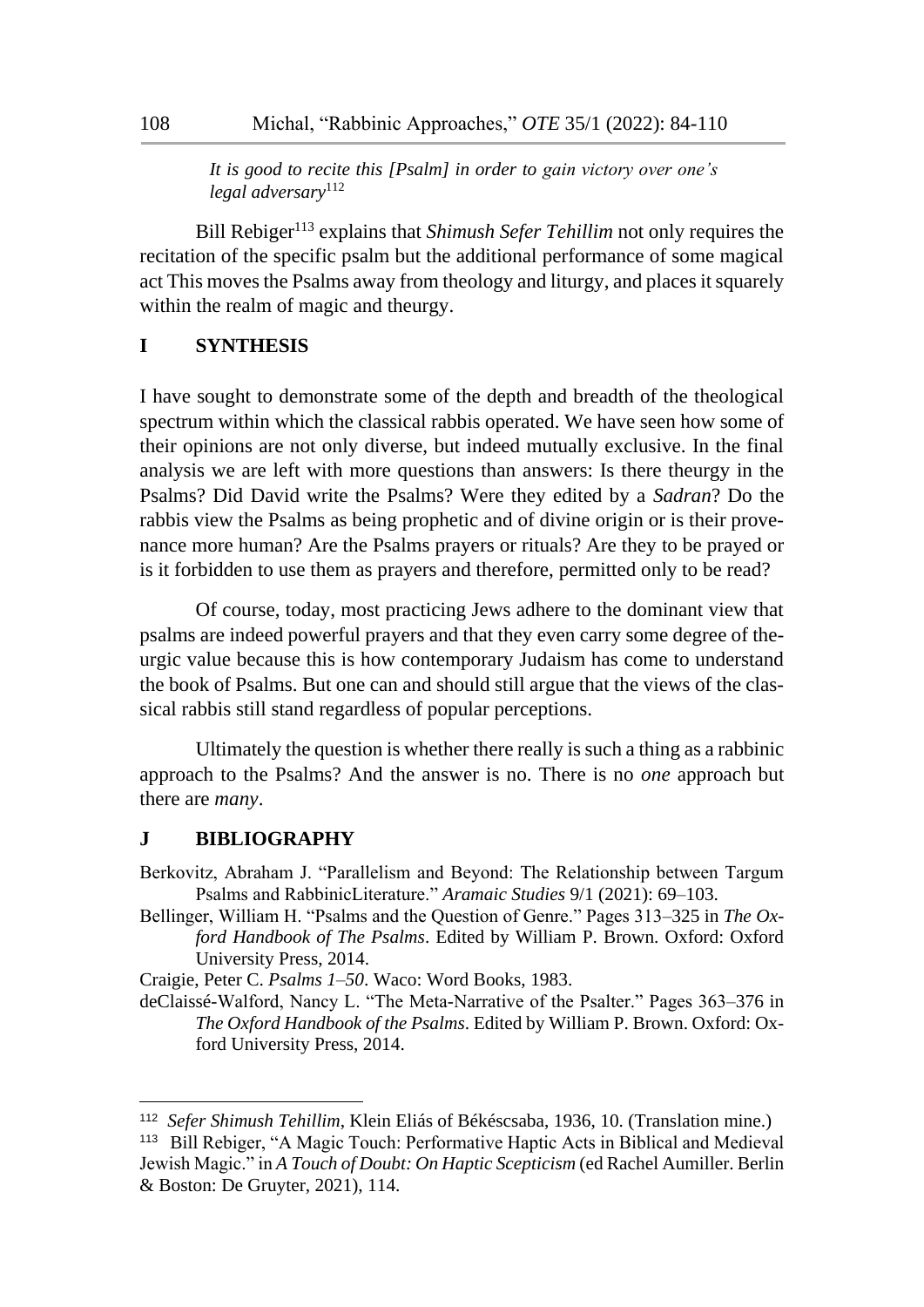- Emanuel, Simcha. "New Fragments of Unknown Biblical Commentaries from the 'European Genizah'." Pages 207–215 in *Genizat Germania – Hebrew and Aramaic Binding Fragments from German in Context*. Edited by Andreas Lehnardt. Leiden and Boston: Brill, 2010.
- Gunkel, Hermann. *An Introduction to the Psalms: The Genres of the Religious Lyric of Israel*. Translated by James D. Nogalski. Mercer Library of Biblical Studies. Macon: Mercer University Press, 1998.
- Hakham, Amos. *Psalms.* Jerusalem Commentary 1. Jerusalem: Mosad Harav Kook, 2003.
- Kafih, Joseph., ed. *Saadiah Gaon, The Book of Psalms: Tafsir and Arabic Commentary*. Jerusalem, 1966.
- Kessler, John. *Old Testament Theology. Divine Call and Human Response.* Waco: Baylor University Press, 2013.
- Mann, Jacob. "Early Karaite Bible Commentaries." *Jewish Quarterly Review* 12/4 (1921): 435–526.
- McCann, Clinton J. "The Shape and Shaping of the Psalter: Psalms in their Literary Context." Pages 350–362 in *The Oxford Handbook of the Psalms*. Edited by William P. Brown. Oxford: Oxford University Press, 2014.
- Mortensen, Beverly. "The Priesthood in Targum Pseudo-Jonathan: Renewing the Profession." *Studies in Aramaic Interpretation of Scripture* 4 (2006).
- Peters, Francis, E. *The Monotheists: Jews, Christians and Muslims in conflict and competition*. Princeton & Woodstock: Princeton University Press, 2003.
- Rebiger, Bill. "A Magic Touch: Performative Haptic Acts in Biblical and Medieval Jewish Magic." Pages 104–121 in *A Touch of Doubt: On Haptic Scepticism*. Edited by Rachel Aumiller. Berlin & Boston: De Gruyter, 2021.
- Scheiber, A. "A Rabbinic Siddur Quoted by Kirkisani." Pages 27–40 in *Ignace Goldziher Memorial* vol. 1. Budapest, 1948. (Hebrew)
- Seybold, Klaus. *Introducing the Psalms*. Translated by R. Graeme Dunphy. London: T & T Clark, 1990.
- Simon, Uriel. *Four Approaches to the Book of Psalms: From Saadiah Gaon to Abraham Ibn Ezra*. Translated from the Hebrew by Lenn J. Schramm. Albany: State University of New York Press, 1990.
- Smith, Ralph L. "The Use and Influence of the Psalms." *Southwestern Journal of Theology* 27 (1984): 5–16.
- Steiner, Richard C. "A Jewish Theory of Biblical Redaction from Byzantium: Its Rabbinic Roots, Its Diffusion and Its Encounter with the Muslim Doctrine Of Falsification." *Jewish Studies Internet Journal* 2 (2003): 123–167.
- $Ta$ -Shma, I. M. "על ביקורת המקרא באשכנז בימי-הביניים משהו.  $\frac{m}{2}$  Pages 457–459 in המקרא בראי מפרשיו: ספר זכרון לשרה קמין. Edited by S. Japhet, 1994.
- Talmage, Frank. *David Kimhi: The Man and the Commentaries.* Harvard Judaic Monographs. Harvard University Press, 1975.
- Wilson, Gerald. H. *The Editing of the Hebrew Psalter*. Society of Biblical Literature Dissertation Series 76, 1985.
- Zunz, Leopold. *Homilies in Israel and their Historical Development.* Translated by H. Albeck. Jerusalem: Bialik Institute, 1947.